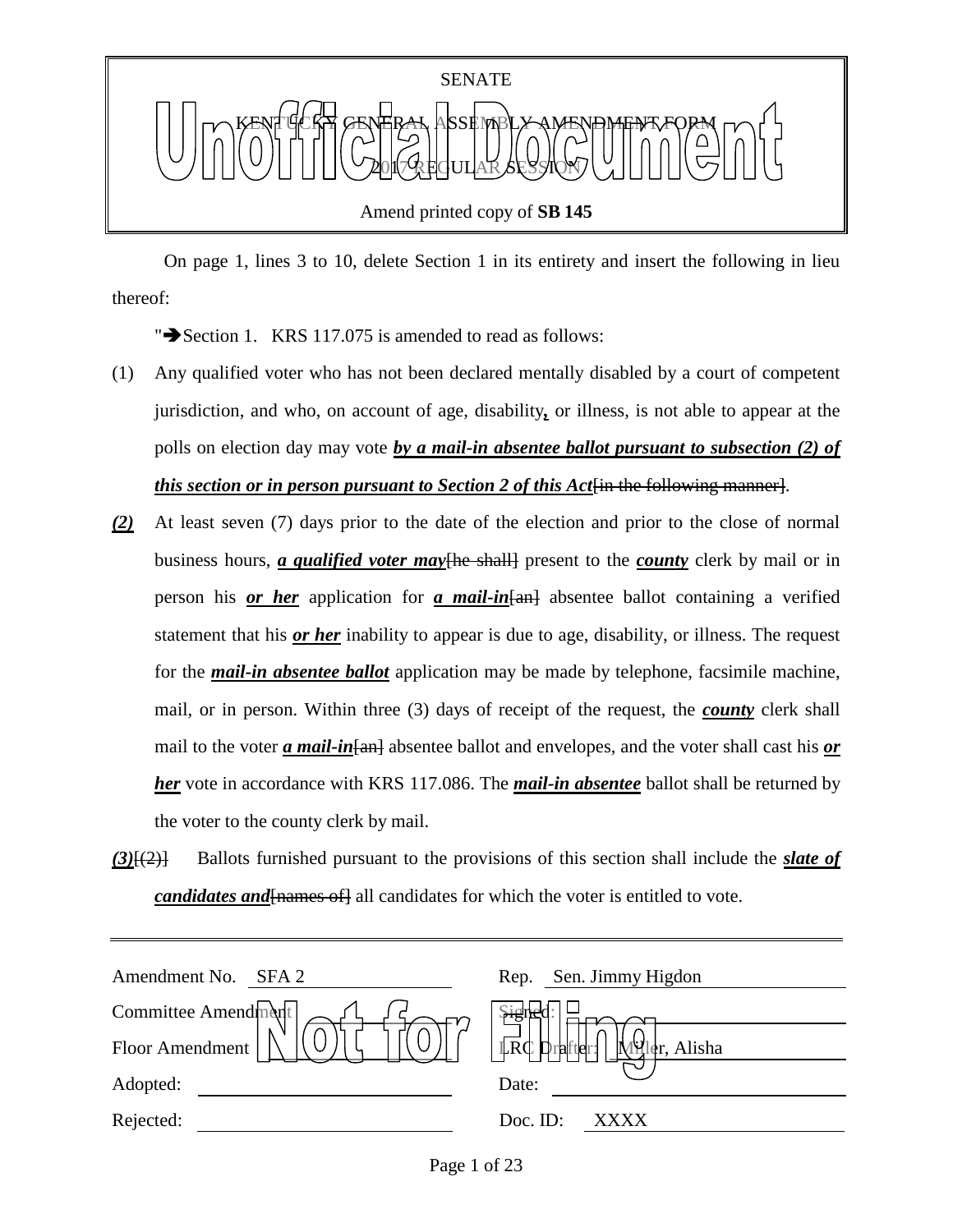

Section 2. KRS 117.085 is amended to read as follows:

- (1) All requests for an application for **a mail-in**  $\frac{1}{2}$  absentee ballot may be transmitted by telephone, facsimile machine, by mail, by electronic mail, or in person. *The county clerk shall transmit all applications for a mail-in absentee ballot* Except as provided in paragraph (b) of this subsection, all applications for an absentee ballot shall be transmitted only] by mail to the voter or in person at the option of the voter, *except as provided in paragraph (b) of this subsection* [except that the county clerk shall hand an application for an absentee ballot to a voter permitted to vote by absentee ballot who appears in person to request the application, or shall mail the application to a voter permitted to vote by absentee ballot who requests the application by telephone, facsimile machine, or mail]. The *mail-in* absentee ballot application may be requested by the voter or the spouse, parents, or children of the voter, but shall be restricted to the use of the voter. Except for qualified voters who apply pursuant to the requirements of KRS 117.075 and 117.077, those who are incarcerated in jail but have yet to be convicted, those who are uniformed-service voters as defined in KRS 117A.010 that are confined to a military base on election day, and persons who qualify under paragraph (a)7. of this subsection, *mail-in* absentee ballots shall not be mailed to a voter's residential address located in the county in which the voter is registered.[ In the case of ballots returned by mail,] The county clerk shall provide *a mail-in*[an] absentee ballot, two (2) official envelopes for returning the *mail-in absentee* ballot, and instructions for voting to a voter who presents a completed application for *a mail-in*[an] absentee ballot as provided in this section and who is properly registered as stated in his or her *mail-in absentee ballot* application.
	- (a) *Qualified voters*[The following voters] may apply to cast their votes by mail-in absentee ballot if the application is received not later than the close of business hours seven (7) days before the election*, and if the voters are*: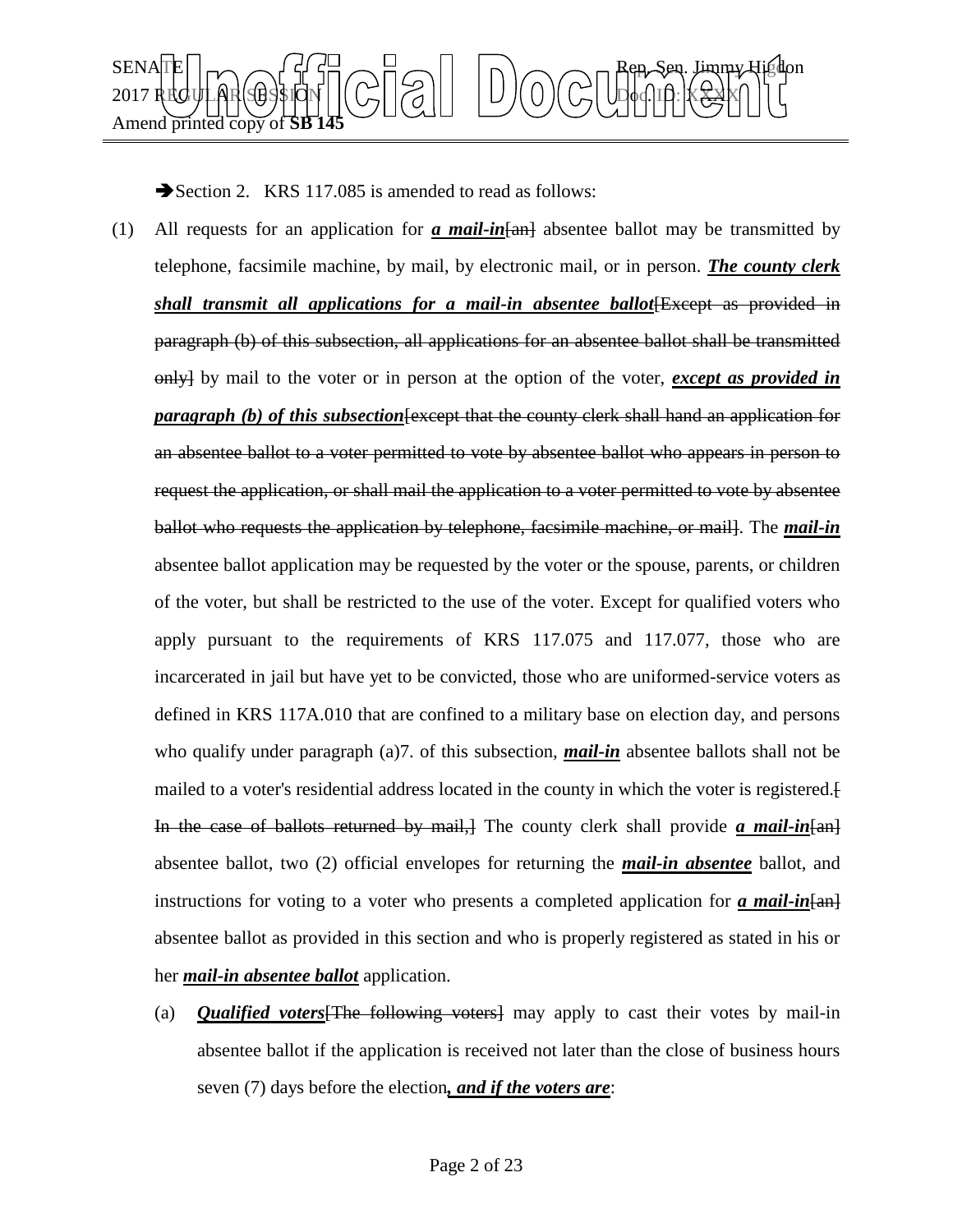

- 1. [Voters ]Permitted to vote by *a mail-in* absentee ballot pursuant to KRS 117.075;
- 2. <del>[Voters who are ]</del>Residents of Kentucky who are covered voters as defined in KRS 117A.010;
- 3. [Voters who are ]Students who temporarily reside outside the county of *his or her*<sup>[their]</sup> residence;
- 4. [Voters who are ]Incarcerated in jail who have been charged with a crime but have not been convicted of the crime;
- 5. *Changing or have changed* [Voters who change ] their place of residence to a different state while the registration books are closed in the new state of residence before an election of electors for President and Vice President of the United States, who shall be permitted to cast *a mail-in*[an] absentee ballot for electors for President and Vice President of the United States only;
- 6. [Voters who ]Temporarily *residing*[reside] outside the state but who are still eligible to vote in this state;
- 7. [Voters who are ]Prevented from voting in person at the polls on election day and from casting an *in-person* absentee ballot [in person] in the county clerk's office on all days *in-person* absentee voting is conducted<del>[ prior to election day]</del> because their employment location requires them to be absent from the county *of his or her residence* all hours and all days *in-person* absentee voting is conducted in the county clerk's office; and
- 8. [Voters who are Program participants in the Secretary of State's crime victim address confidentiality protection program as authorized by KRS 14.312.
- (b) Residents of Kentucky who are covered voters as defined in KRS 117A.010 may apply for *a mail-in* [and absentee ballot by means of the federal post-card application,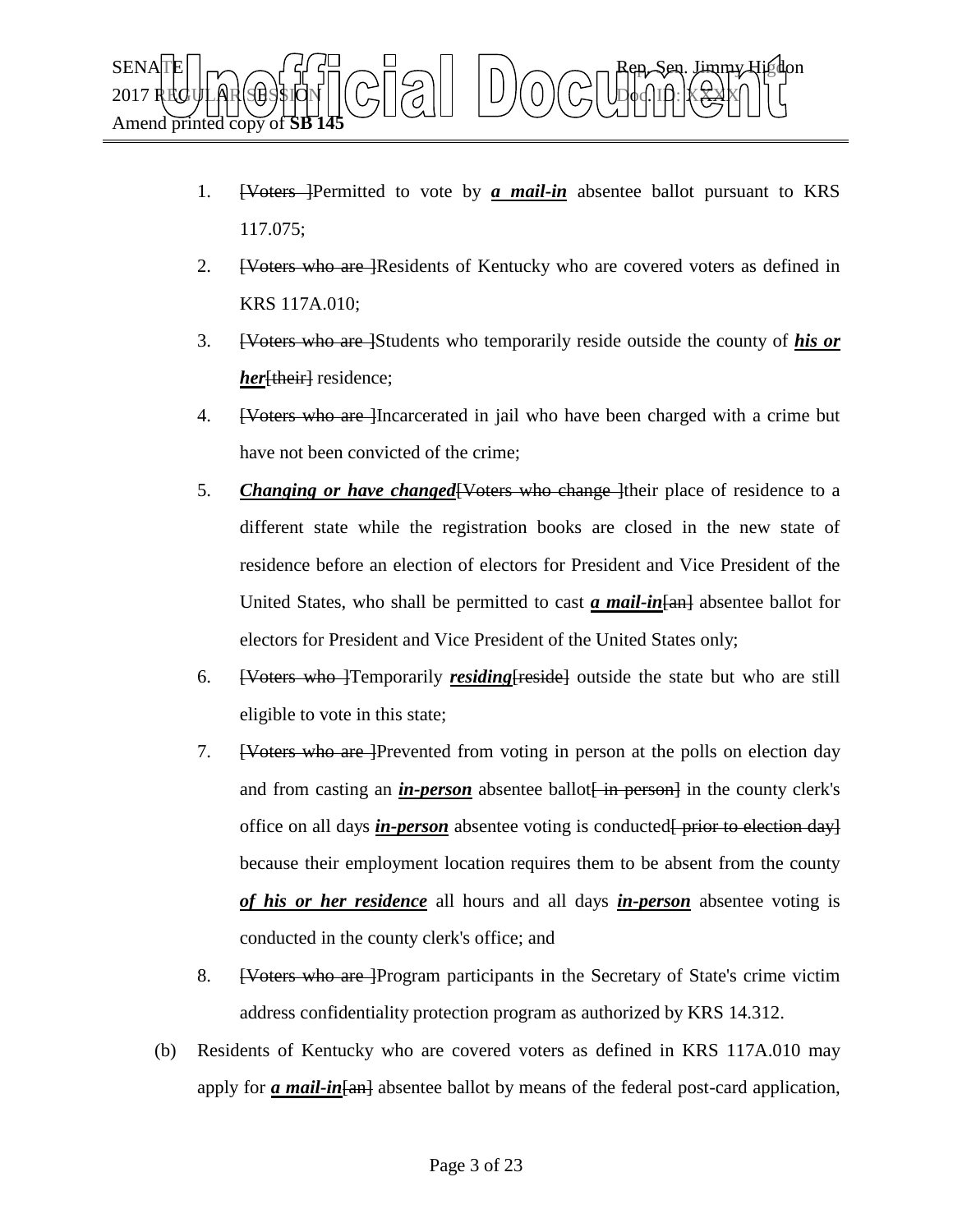

which may be transmitted to the county clerk's office by mail, by facsimile machine, or by means of the electronic transmission system established under KRS 117A.030(4). The *federal post-card* application may be used to register, reregister, and to apply for *a mail-in* [and absentee ballot. If the federal post-card application is received at any time not less than seven (7) days before the election, the county clerk shall affix his or her seal to the application form upon receipt.

- (c) *In-person* absentee voting shall be conducted in the county clerk's office or other place designated by the county board of elections and approved by the State Board of Elections during normal business hours for at least the twelve (12) working days before the election. A county board of elections may permit *in-person* absentee voting to be conducted on a voting machine for a period longer than the twelve (12) working days before the election.
- (d) Any qualified voter in the county *of his or her residence* who is not permitted to vote by *a mail-in* absentee ballot under paragraph (a) of this subsection who will be absent from the county *of his or her residence* on any election day may, at any time during normal business hours on those days *in-person* absentee voting is conducted in the county clerk's office, make application in person to the county clerk to *cast an inperson absentee* vote on a voting machine in the county clerk's office or other place designated by the county board of elections and approved by the State Board of Elections.
- (e) *Qualified*[The following] voters may, at any time during normal business hours on those days *in-person* absentee voting is conducted in the county clerk's office, make application in person to the county clerk to vote on a voting machine in the county clerk's office or other place designated by the county board of elections and approved by the State Board of Elections*, if the voters*: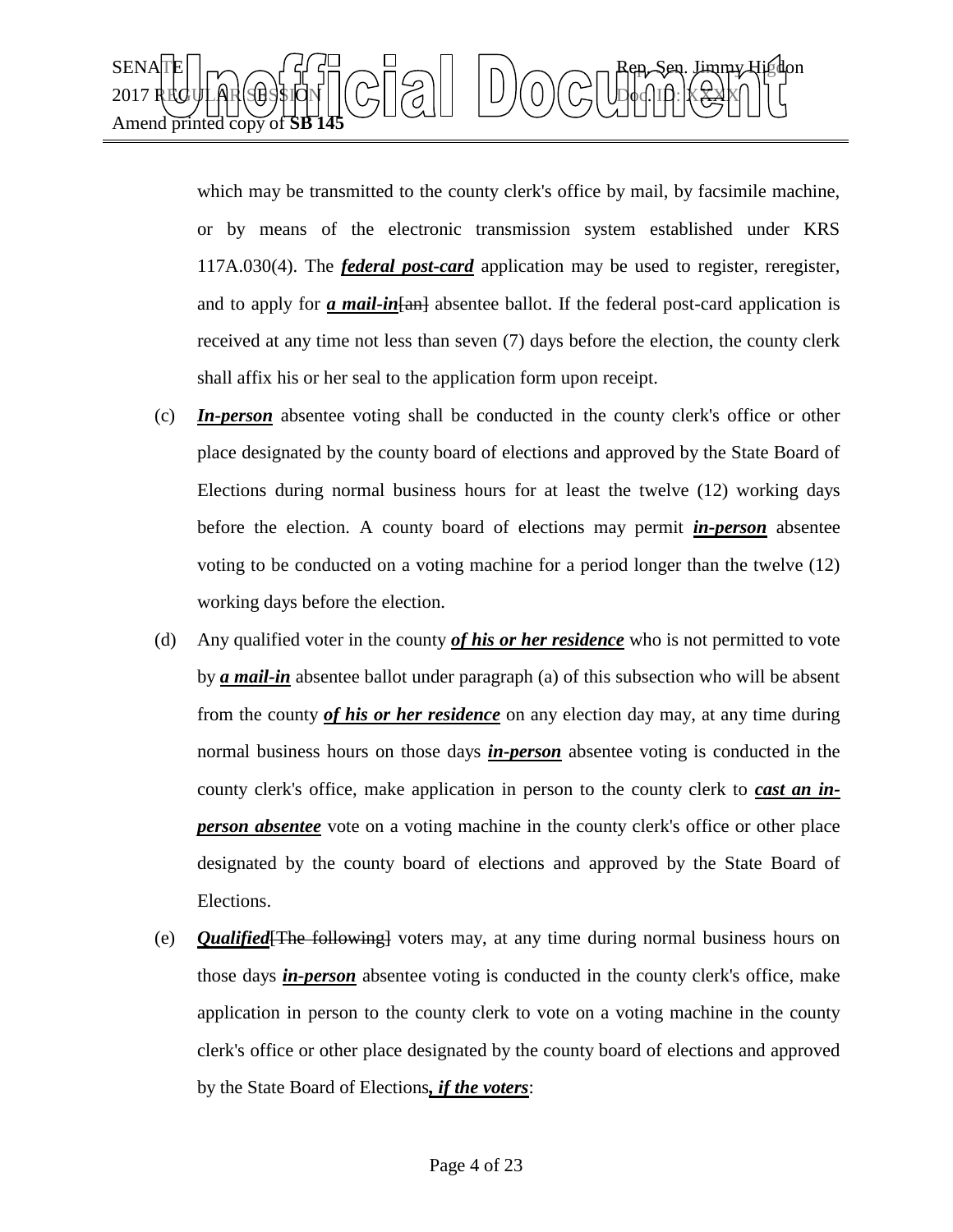

- 1. [Voters who ]Are residents of Kentucky who are covered voters as defined in KRS 117A.010, who will be absent from the county *of his or her residence* on any election day;
- 2. [Voters who ]Are students who temporarily reside outside the county of *his or her* [their] residence;
- 3. <del>[Voters who ]</del>Have surgery scheduled that will require hospitalization on election day, and the spouse of the voter;
- 4. [Voters who ]Temporarily reside outside the state but who are still eligible to vote in this state and who will be absent from the county *of his or her residence* on any election day;
- 5. <del>[Voters who ]</del>Are residents of Kentucky who are uniformed-service voters as defined in KRS 117A.010 confined to a military base on election day and who learn of that confinement within seven (7) days or less of an election and are not eligible for a *mail-in* [paper] absentee ballot under this subsection; [ and ]
- 6. *Are in their*[A voter who is a pregnant woman in her] last trimester of pregnancy at the time *they wish*[she wishes] to vote under this paragraph. The application form for a voter under this subparagraph shall be prescribed by the State Board of Elections, which shall contain the woman's sworn statement that she is in fact in her last trimester of pregnancy at the time she wishes to vote*; or*
- *7. Have not been declared mentally disabled by a court of competent jurisdiction, and who, on account of age, disability, or illness, are not able to appear at the polls on election day*.
- (f) Voters who change their place of residence to a different state while the registration books are closed in the new state of residence before a presidential election shall be permitted to cast an *in-person* absentee ballot for President and Vice President only,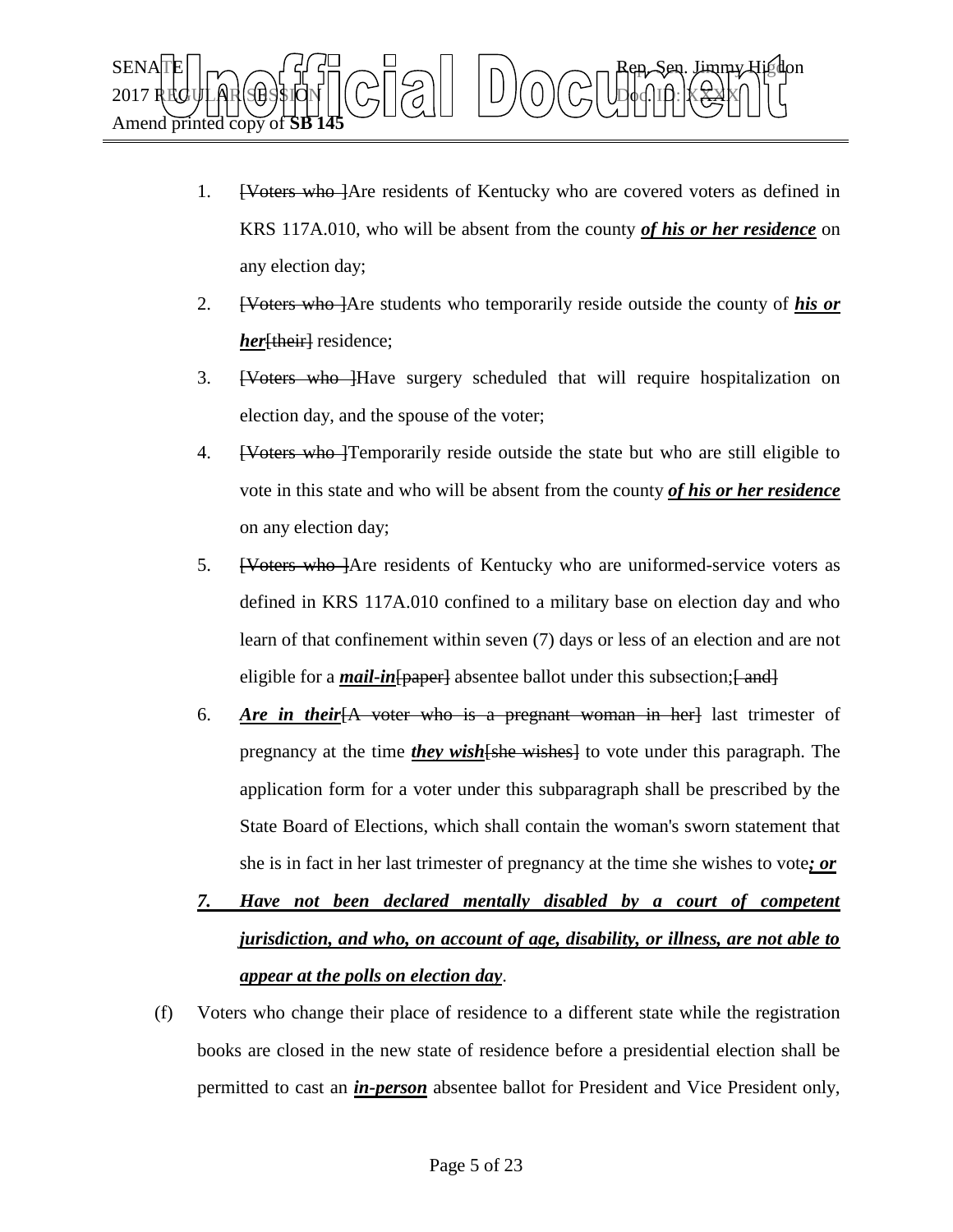

by making application in person to the county clerk to vote on a voting machine in the county clerk's office or other place designated by the county board of elections and approved by the State Board of Elections*, up to the close of normal business hours on the day before the election*.

- (g) Any member of the county board of elections, any precinct election officer appointed to serve in a precinct other than that in which he or she is registered, any alternate precinct election officer, any deputy county clerk, any staff for the State Board of Elections, and any staff for the county board of elections may vote on a voting machine in the county clerk's office or other place designated by the county board of elections, and approved by the State Board of Elections, up to the close of normal business hours on the day before the election. The application form for those persons shall be prescribed by the State Board of Elections and, in the case of application by precinct election officers, shall contain a verification of appointment signed by a member of the county board of elections. If an alternate precinct election officer or a precinct election officer appointed to serve in a precinct other than that in which he or she is registered receives his or her appointment while *in-person* absentee voting is being conducted in the county, *the*[such] officer may vote on a voting machine in the county clerk's office or other place designated by the county board of elections, and approved by the State Board of Elections, up to the close of normal business hours on the day before the election. *Precinct election officers'*[In case of such voters, the] verification of appointment shall also contain the date of appointment. The applications shall be restricted to the use of the voter only.
- (h) The members of the county board of elections or their designees who provide equal representation of both political parties may serve as precinct election officers, without compensation, for all *in-person* absentee voting performed on a voting machine in the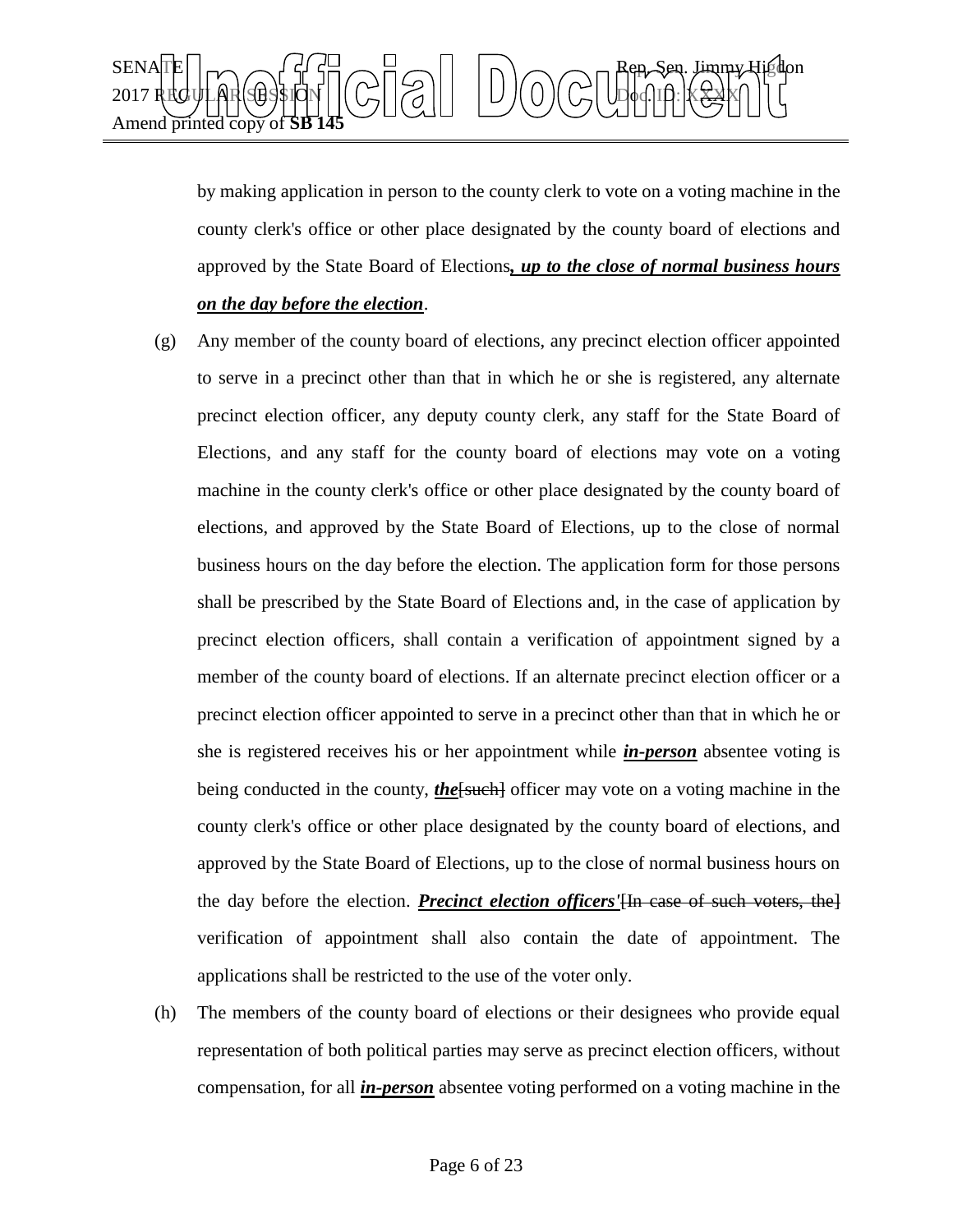

county clerk's office or other place designated by the county board of elections and approved by the State Board of Elections. If the members of the county board of elections or their designees serve as precinct election officers for the *in-person* absentee voting, they shall perform the same duties and exercise the same authority as precinct election officers who serve on the day of an election. If the members of the county board of elections or their designees do not serve as precinct election officers for *in-person*[the] absentee voting, the county clerk or deputy county clerks shall supervise the *in-person* absentee voting.

- (i) Any individual qualified to appoint challengers for the day of an election may also appoint challengers to observe all *in-person* absentee voting performed at the county clerk's office or other place designated by the county board of elections, and approved by the State Board of Elections, and those challengers may exercise the same privileges as challengers appointed for observing voting on the day of an election at a regular polling place.
- (2) The *county* clerk shall type the name of the voter permitted to vote by *mail-in* absentee ballot on the *mail-in absentee ballot* application form for that person's use and no other. The *mail-in* absentee ballot application form shall be in the form prescribed by the State Board of Elections, shall bear the seal of the county clerk, and shall contain the following information: name, residential address, precinct, party affiliation, statement of the reason the person cannot vote in person on election day, statement of where the voter shall be on election day, statement of compliance with residency requirements for voting in the precinct, and the voter's mailing address for *a mail-in*[an] absentee ballot. The *mail-in absentee ballot application* form shall be verified and signed by the voter. A notice of the actual penalty provisions in KRS 117.995(2) and (5) shall be printed on the *mail-in absentee ballot application form*[application].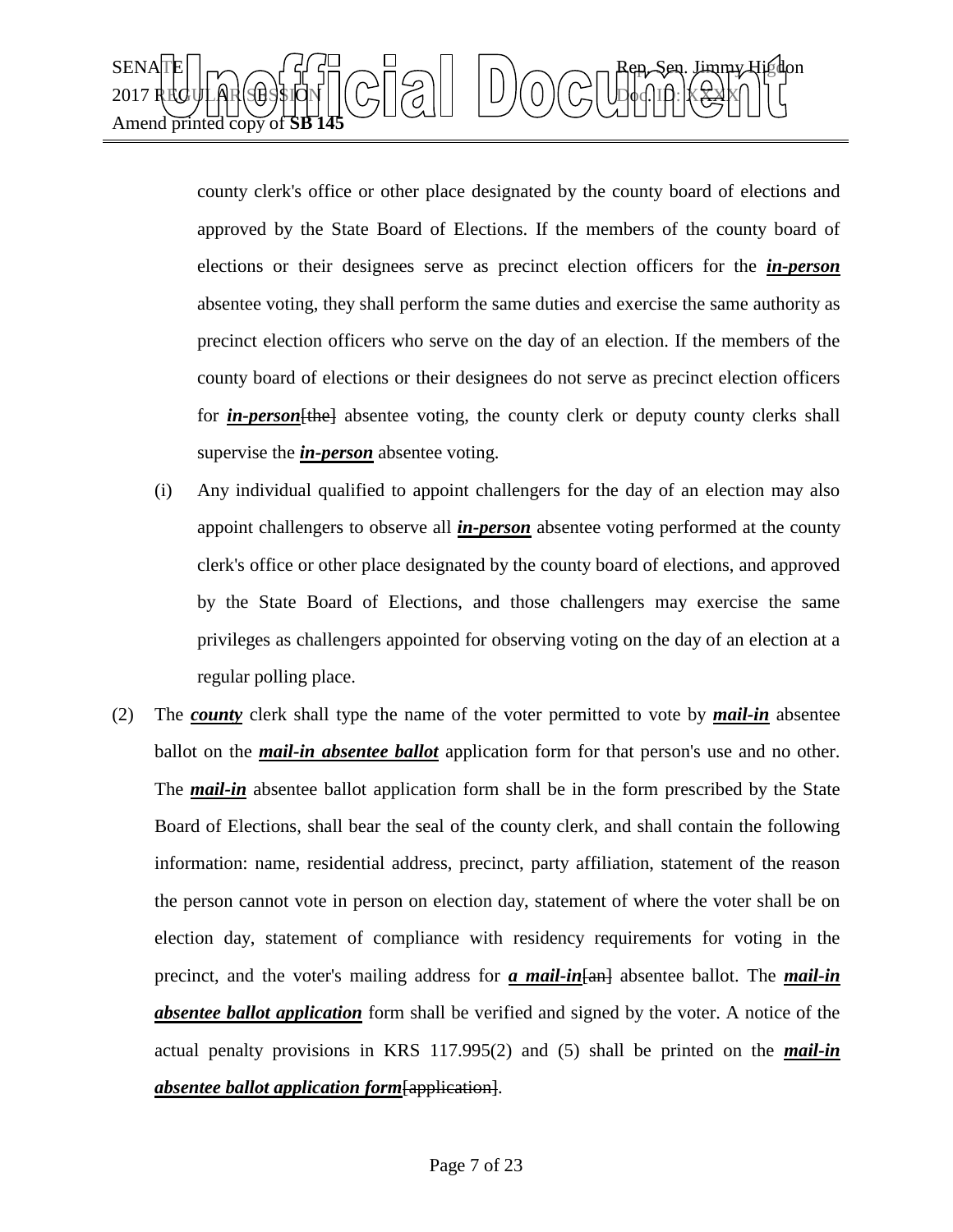

- (3) If the county clerk finds that the voter is properly registered as stated in his or her *mail-in absentee ballot application form*[application] and qualifies to receive *a mail-in*[an] absentee ballot by mail, he or she shall mail to the voter *a mail-in* [an] absentee ballot, two (2) official envelopes for returning the *mail-in absentee* ballot, and instructions for voting. The county clerk shall complete a postal form for a certificate of mailing for *mail-in absentee* ballots mailed within the fifty (50) states, and it shall be stamped by the postal service when the *mail-in absentee* ballots are mailed. *A mail-in*[An] absentee ballot may be transmitted by facsimile machine or by the electronic transmission system established under KRS 117A.030(4) to a covered voter as defined in KRS 117A.010. The covered voter shall be notified of the options for transmittal of the *mail-in* absentee ballot, and the *mail-in* absentee ballot shall be transmitted by the method chosen for receipt by the resident of Kentucky who is a covered voter.
- (4) *Mail-in* absentee ballots which are requested prior to the printing of the *mail-in absentee* ballots shall be mailed or otherwise transmitted as provided in subsection (3) of this section by the county clerk to the voter within three (3) days of the receipt of the printed ballots*.*[; and] *Mail-in* absentee ballots which are requested *after* [subsequent to] the receipt of the ballots by the county clerk shall be mailed or otherwise transmitted as provided in subsection (3) of this section to the voter within three (3) days of the receipt of the request.
- (5) The *county* clerk shall cause *mail-in absentee* ballots to be printed fifty (50) days prior to each primary or regular election, and forty-five (45) days prior to a special election.
- (6) The outer envelope shall bear the words "Absentee Ballot" and the address and official title of the county clerk and shall provide space for the voter's signature, voting address, precinct number, and signatures of two (2) witnesses if the voter signs the form with the use of a mark instead of the voter's signature. A detachable flap on the inner envelope shall provide space for the voter's signature, voting address, precinct number, signatures of two (2)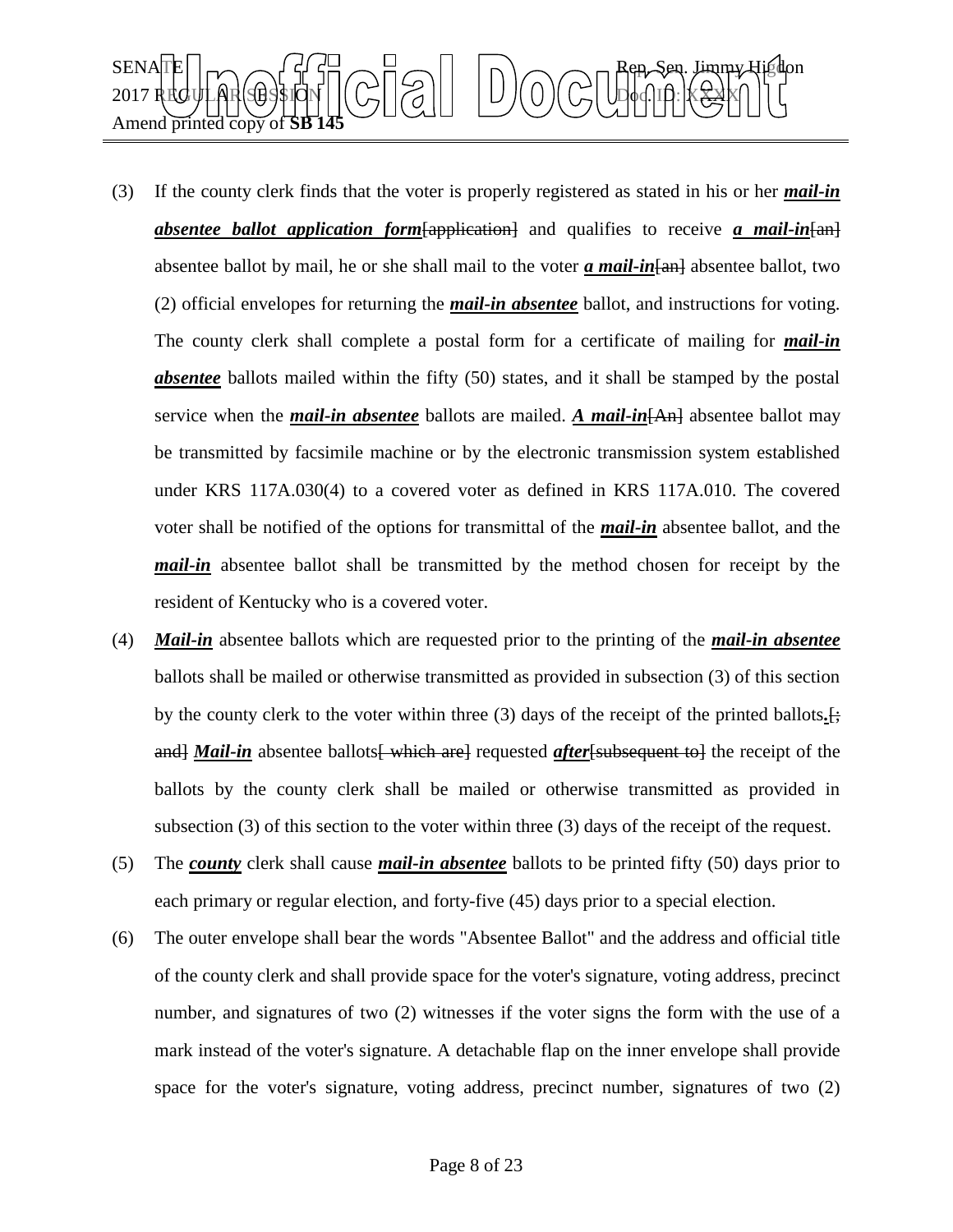

witnesses if the voter signs the form with the use of a mark instead of the voter's signature and notice of penalty provided in KRS 117.995(5). The *county* clerk shall type the voter's address and precinct number in the upper left hand corner of the outer envelope and of the detachable flap on the inner envelope immediately below the blank space for the voter's signature. The inner envelope shall be blank. The *county* clerk shall retain the *mail-in*  **ballot application form** [application] and the postal form required by subsection (3) of this section for twenty-two (22) months after the election.

- (7) Any person who has received *a mail-in*[an] absentee ballot by mail but who knows at least seven (7) days before the date of the election that he or she will be in *his or her county of residence* [the county] on election day and who has not voted pursuant to the provisions of KRS 117.086 shall cancel his or her *mail-in* absentee ballot and vote in person. The voter shall return the *mail-in* absentee ballot to the county clerk's office no later than seven (7) days prior to the date of the election. Upon the return of the *mail-in* absentee ballot, the *county* clerk shall mark on the outer envelope of the sealed ballot or the unmarked ballot the words "Canceled because voter appeared to vote in person." Sealed envelopes so marked shall not be opened. The *county* clerk shall remove the voter's name from the list of persons who were sent *mail-in* absentee ballots, and the voter may vote in the precinct in which he or she is properly registered.
- (8) Any voter qualified for a mail-in absentee ballot who does not receive a requested mail-in **absentee** ballot within a reasonable amount of time shall contact the county clerk, who shall reissue a second *mail-in absentee* ballot. The county clerk shall keep a record of the *mail-in* absentee ballots issued and returned by mail, and the *in-person* absentee voting that is performed on the voting machine in the county clerk's office or other place designated by the county board of elections and approved by the State Board of Elections, to verify that only the first voted ballot to be returned by the voter is counted. Upon the return of any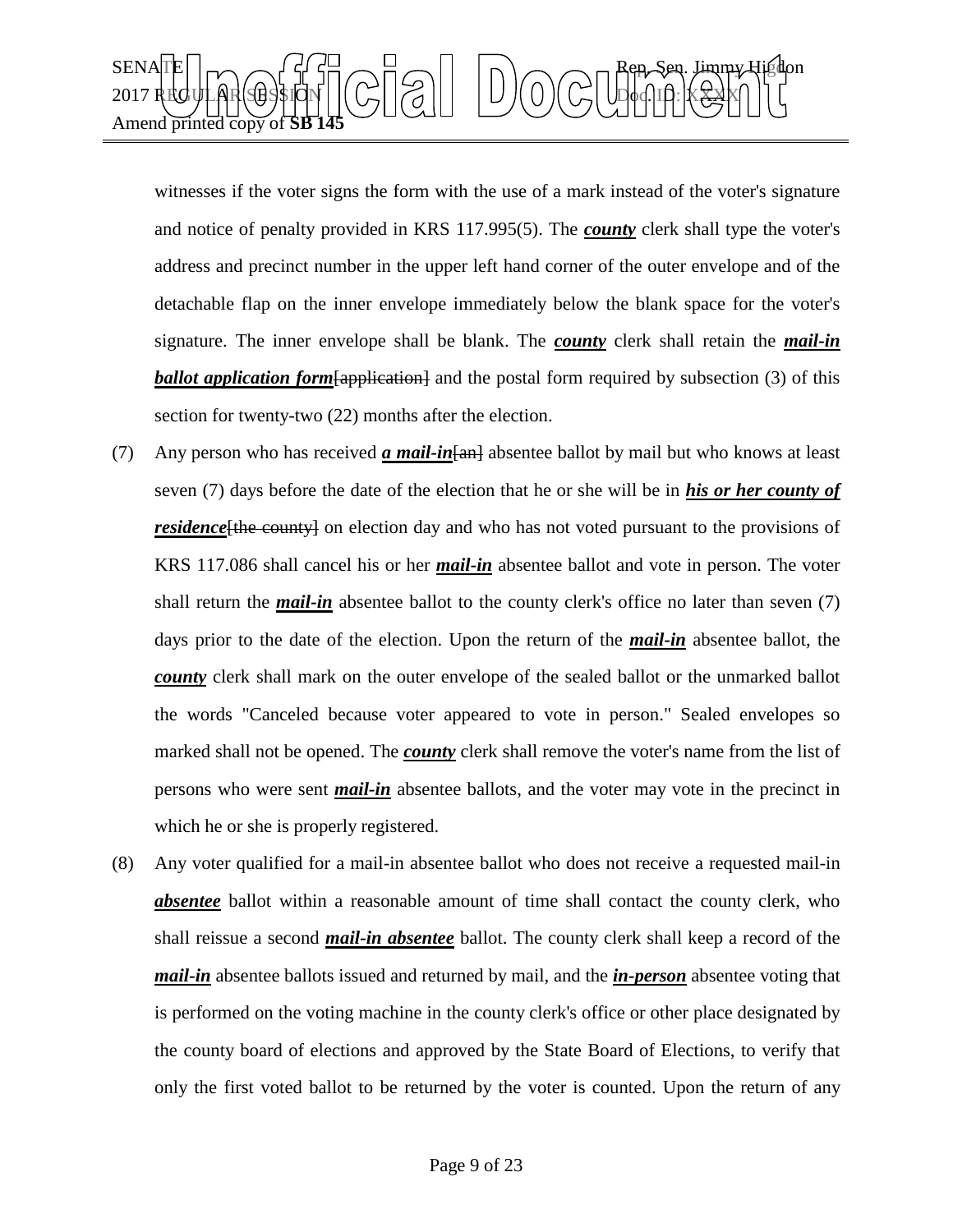

ballot after the first ballot is returned, the *county* clerk shall mark on the outer envelope of the sealed ballot the words "Canceled because ballot reissued."

- (9) Any covered voter as defined in KRS 117A.010 who has received *a mail-in*[an] absentee ballot but who knows that he or she will be in the county on election day and who has not voted pursuant to the provisions of KRS 117.086 shall cancel his or her *mail-in* absentee ballot and vote in person. The voter shall return the *mail-in* absentee ballot to the county clerk's office on or before election day. Upon the return of the *mail-in* absentee ballot, the *county* clerk shall mark on the outer envelope of the sealed *mail-in absentee* ballot or the unmarked *mail-in absentee* ballot the words "Canceled because voter appeared to vote in person." Sealed envelopes so marked shall not be opened. If the covered voter is unable to return the *mail-in* absentee ballot to the county clerk's office on or before election day, at the time he or she votes in person, he or she shall sign a written oath as to his or her qualifications on the form prescribed by the State Board of Elections pursuant to KRS 117.245. The *county* clerk shall remove the voter's name from the list of persons who were sent *mail-in* absentee ballots, provide the voter with written authorization to vote at the precinct, and the voter may vote in the precinct in which he or she is properly registered.
- (10) Notwithstanding the provisions of the Kentucky Open Records Act, KRS 61.870 to 61.884, the information contained in an application for *a mail-in*[an] absentee ballot shall not be made public until after the close of business hours on the election day for which the application applies. This subsection shall not prohibit at any time the disclosure, upon request, of the total number of applications for *mail-in* absentee ballots that have been filed, or the disclosure to the Secretary of State or the State Board of Elections, if requested or if otherwise required by law, of any information in an application for *a mail-in*[an] absentee ballot.
	- Section 3. KRS 242.020 is amended to read as follows: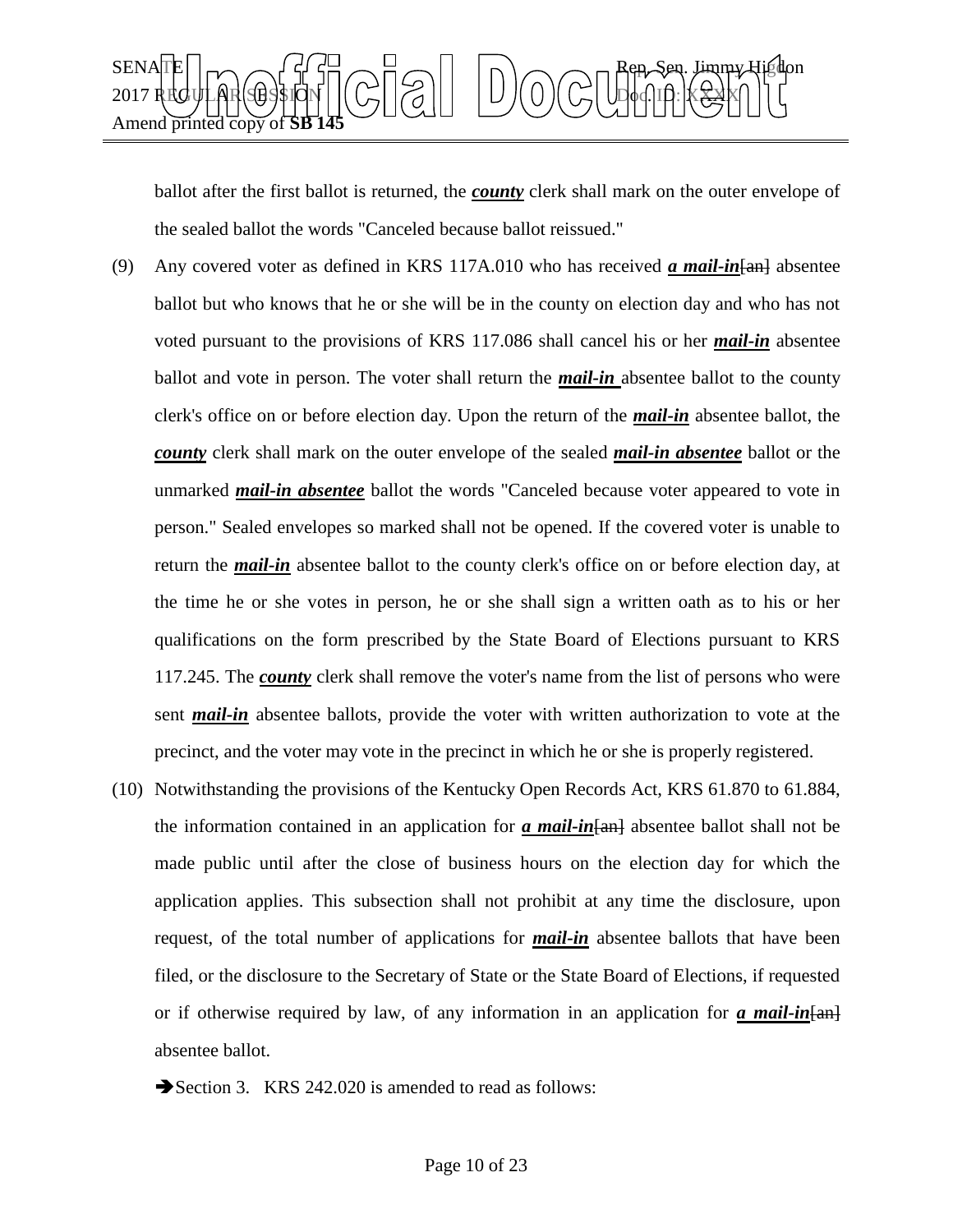

- (1) A petition for *a local option*  $\{$ and election shall be signed by a number of constitutionally qualified voters of the territory to be affected, equal to twenty-five percent (25%) of the votes cast in the territory at the last preceding *regular* [general] election. The petition *for a local option election* may consist of one (1) or more separate units, and shall be filed with the county clerk. *Once the petition for a local option election has been filed with the county clerk, the petition shall not be added to.*
- (2) The petition for *a local option* election, in addition to the *signature and legibly printed* name of the voter, shall *also* state<del>[ also]</del> the voter's residence address, *year*[date] of birth, and the *actual* [correct] date *when the voter signed his or her name* [upon which the voter's name was signed.
- (3) No signer may withdraw his or her name or have it taken from the petition *for a local option election* after the petition has been filed. If the name of any person has been placed on the petition for *a local option* election without that person's authority, the person may appear before the county judge/executive before the *local option* election is ordered and upon proof that the person's name was placed on the petition *for a local option election* without his or her authority, the person's name *and the personal information required in subsection (2) of this section,* may be eliminated by an order of the county judge/executive. When the person's name *and the personal information required in subsection (2) of this section* has been eliminated *from a petition for a local option election*, he or she shall not be counted as a petitioner.
- (4) A petition *for*[seeking] a local option election under this section shall state "We the undersigned registered voters hereby petition for an election on the following question: 'Are you in favor of the sale of alcoholic beverages in (name of territory)?'". No petition for a *local option election* [referendum] shall be circulated for more than six (6) months prior to its filing.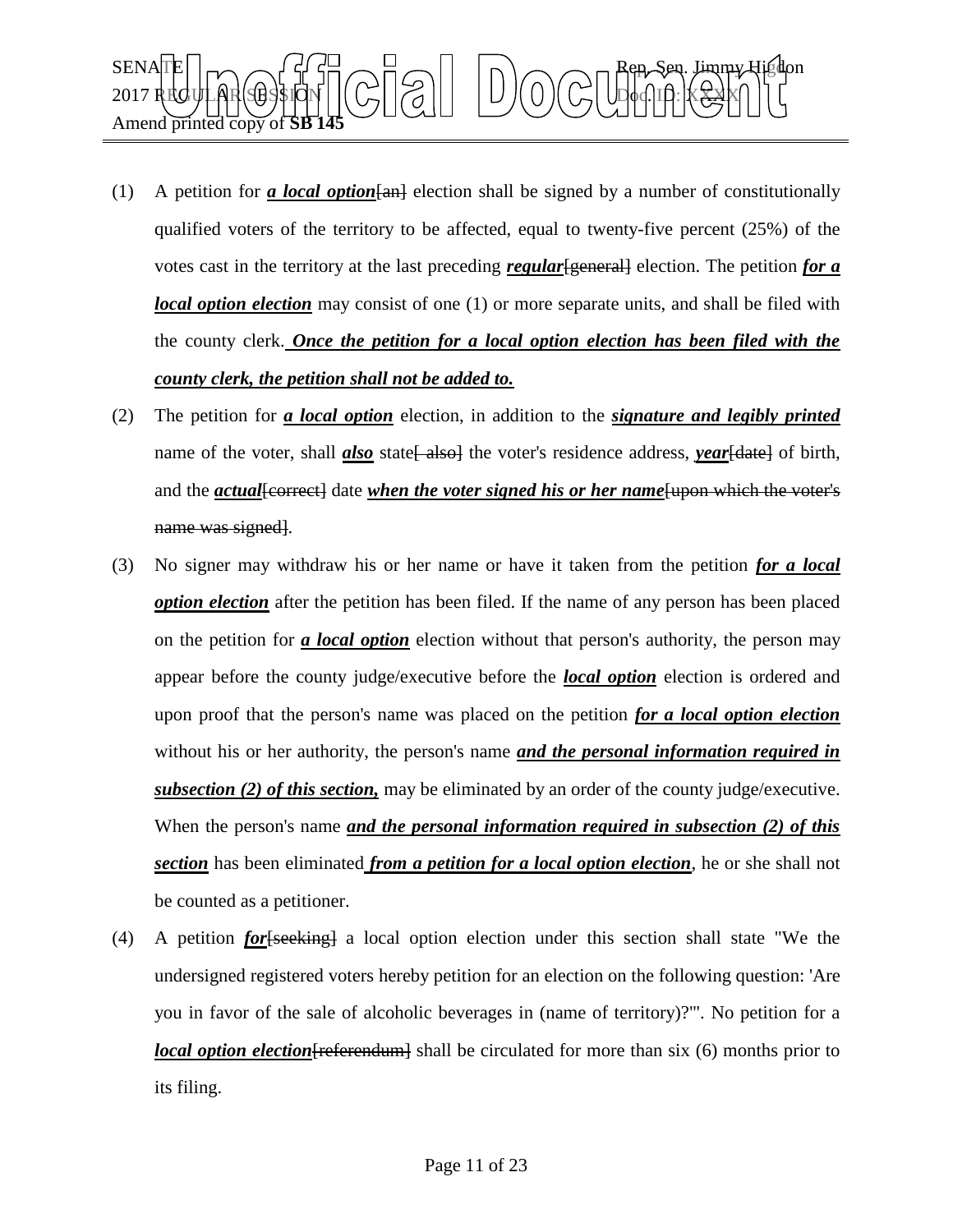

- (5) After a petition for *a local option* election has been filed *in conformity with this section and Sections 4 and 5 of this Act*, the county judge/executive shall make an order on the order book of the court directing *that the question on the local option petition shall be placed on the ballot for the next primary or regular election*  $\frac{1}{n}$  election to be held in that territory].
- (6) Substantial compliance with the wording designated under this chapter for a particular type of petition *for a local option election* is sufficient to validate the actual wording of the petition.

Section 4. KRS 242.030 is amended to read as follows:

- [(1) The date of the local option election may be stated in the petition for election. If the date is not stated, it shall be designated by the county judge/executive.
- (2) The local option election shall be held not earlier than sixty (60) nor later than ninety (90) days after the date the petition is filed with the county clerk.]
- *(1)*[(3)] The local option election shall not be held on the same day that a primary or *regular* [general] election is held in the territory or any part of the territory, nor within thirty (30) days next preceding or following a regular political election].
- *(2)*[(4)] A local option election in any territory less than the county shall  $\overline{[not]}$  be held on the same day on which an election for the entire county is held  $\frac{1}{2}$ , except as approved in KRS 242.125].
- *(3)*[(5)] No local option election shall be held in the same territory more than once in every three (3) years.
- *(4) In order for the local option election to be held on the day fixed by law for holding a primary, the petition for a local option election shall be filed no earlier than the first Wednesday after the first Monday in November of the year preceding the day on which the primary is to be held, and not later than the last Tuesday in January preceding the*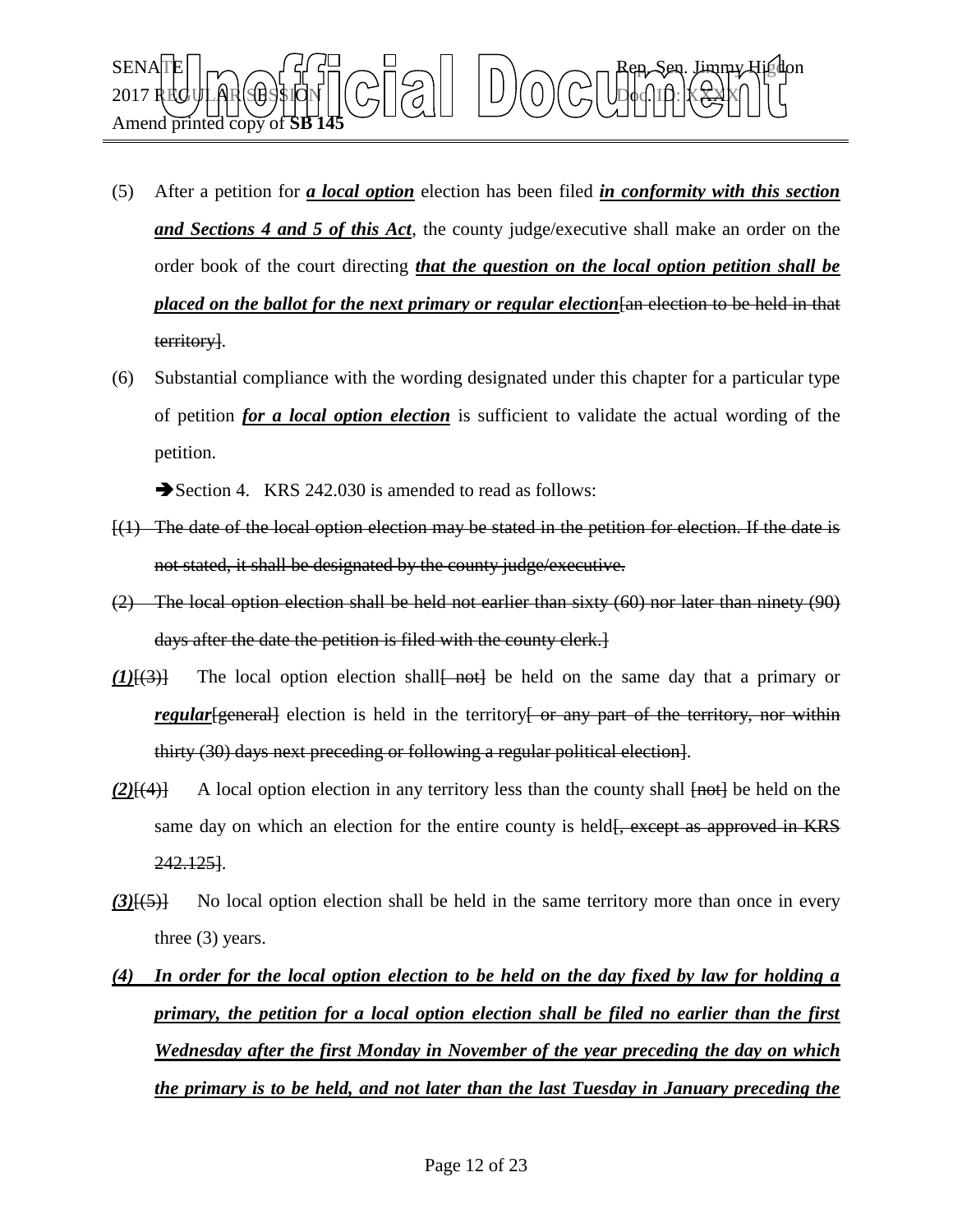

## *day fixed by law for holding the primary.*

*(5) In order for the local option election to be held on the day fixed by law for a regular election, the petition for a local option election shall be filed not later than the second Tuesday in August preceding the day fixed by law for holding the regular election.*

Section 5. KRS 242.040 is amended to read as follows:

Within five (5) days after the county judge/executive orders *that the question on the local option petition be placed on the ballot for the next primary or regular*[an] election, the county clerk shall give<del>[to]</del> the sheriff a certified copy of the order. The sheriff shall have the order published pursuant to KRS Chapter 424 in the county *not later than two (2) weeks before the local option election*.[ When the election is ordered for the entire county, the sheriff shall also advertise the order by written or printed handbills posted at not less than five (5) conspicuous places in each precinct of the county for two (2) weeks before the election, and, when the election is ordered held in a city, district or precinct, at five  $(5)$  conspicuous places in each precinct therein for the same length of time. The sheriff shall report in writing to the county judge/executive that the notices have been published and posted.]

Section 6. KRS 242.1242 is amended to read as follows:

- (1) (a) To promote economic development and tourism in any dry or moist county*, urbancounty, charter county, consolidated local government, unified local government,* or city in which a qualified historic site is located, a local option election for the limited sales of alcoholic beverages by the drink may be held in the precinct of the county where the qualified historic site is located, notwithstanding any other provision of the Kentucky Revised Statutes.
	- (b) A petition *for*[seeking] a local option election under this section shall state "We the undersigned registered voters hereby petition for an election under this section on the following question: 'Are you in favor of the sale of alcoholic beverages by the drink at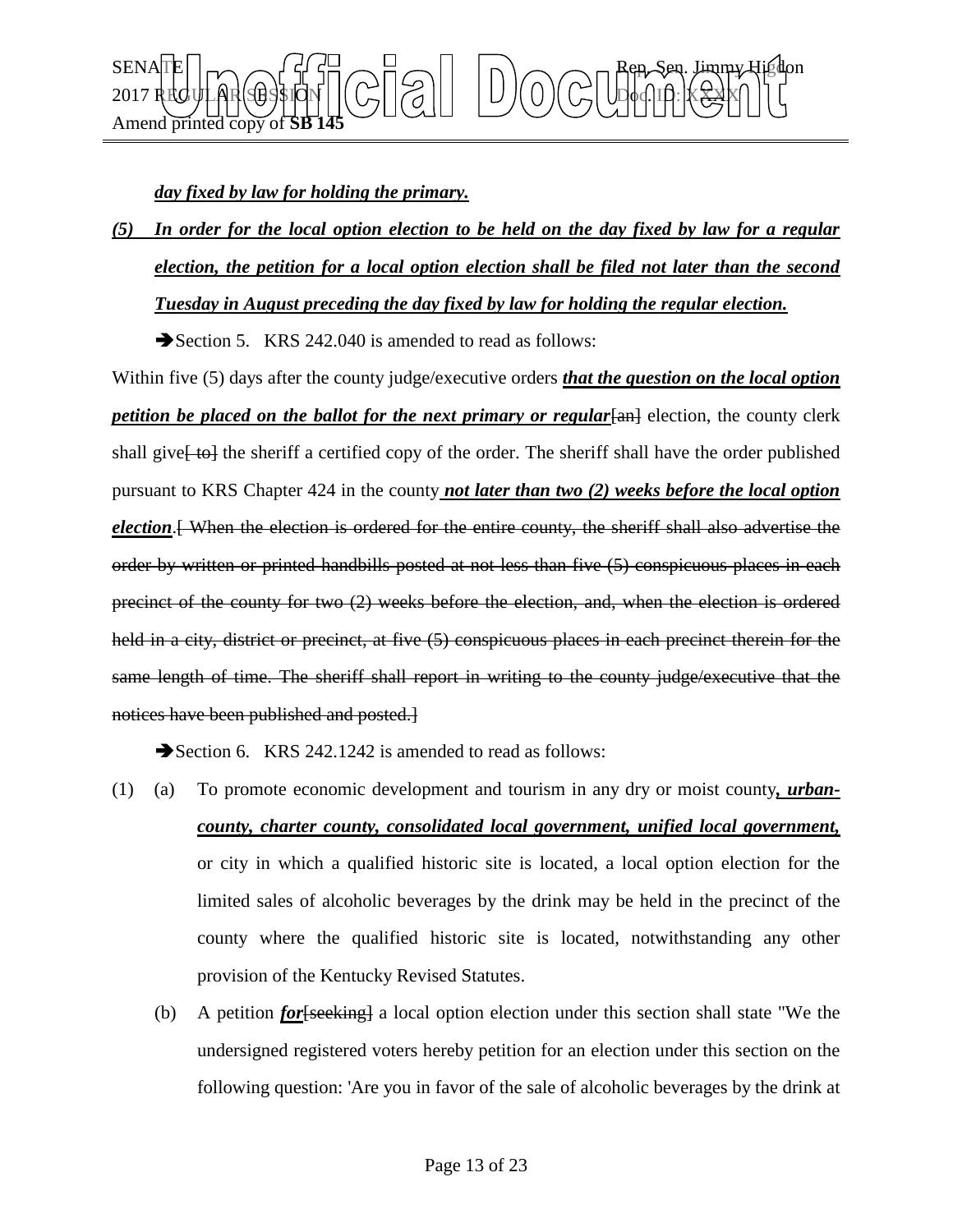

qualified historic sites in (name of precinct)?'".

(2) A local option election for the limited sale of alcoholic beverages by the drink held under subsection (1) of this section shall be conducted in the same manner as specified in KRS 242.020*,*[;] 242.030*,*[(1), (2), and (5);] 242.040*,*[;] and 242.060 to 242.120. The form of the *question* [proposition] to be voted upon shall be "Are you in favor of the sale of alcoholic beverages by the drink at qualified historic sites in the (name of precinct)?".

Section 7. KRS 242.1244 is amended to read as follows:

- (1) (a) In order to promote economic development and tourism, other provisions of the Kentucky Revised Statutes notwithstanding, a dry or moist *eity* or county, *urbancounty, charter county, consolidated local government, unified local government, or city* may, by petition in accordance with KRS 242.020, hold a local option election on the sale of alcoholic beverages by the drink at restaurants and dining facilities that seat a minimum of fifty (50) persons and derive a minimum of seventy percent (70%) of their gross receipts from the sale of food if alcoholic beverages are purchased in conjunction with a meal. A petition *for*[seeking] a local option election under this subsection shall state "We the undersigned registered voters hereby petition for an election on the following question: 'Are you in favor of the sale of alcoholic beverages by the drink at restaurants and dining facilities with a seating capacity of at least fifty (50) persons and which derive at least seventy percent (70%) of their gross receipts from the sale of food if the alcoholic beverage is purchased in conjunction with a meal?".
	- (b) The *local option* election shall be held in accordance with KRS  $242.030\{(1), (2),$  and  $(5)$ , 242.040, and 242.060 to 242.120, and the *question* [proposition] on the ballot shall state "Are you in favor of the sale of alcoholic beverages by the drink in (name of *county, urban-county, charter county, consolidated local government, unified*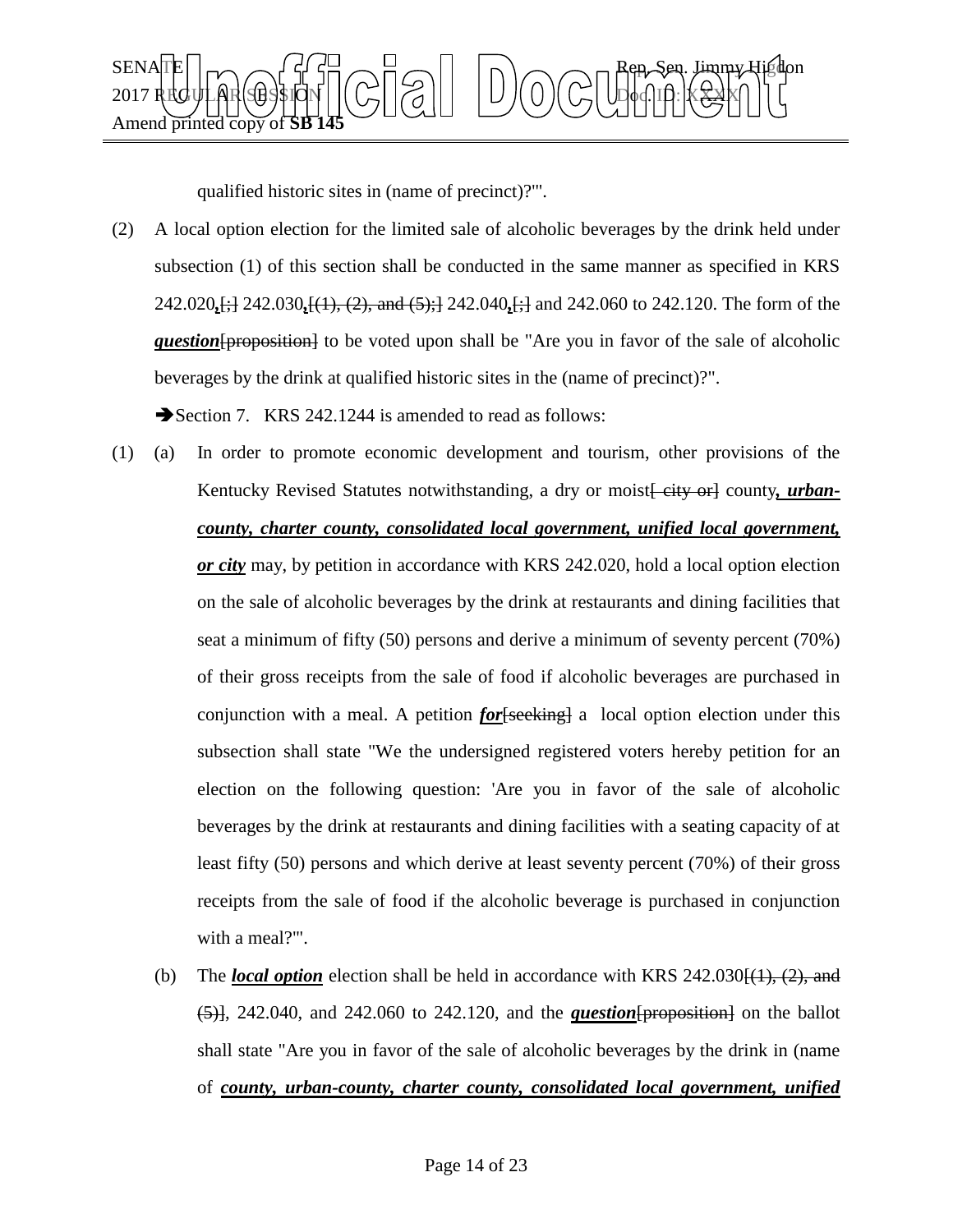

*local government, or* city or constraints and dining facilities with a seating capacity of at least fifty (50) persons and which derive at least seventy percent (70%) of their gross receipts from the sale of food if the alcoholic beverage is purchased in conjunction with a meal?". If the majority of the votes in *a local option* [and election held pursuant to this subsection are "Yes," licenses may be issued to qualified restaurants and dining facilities, and the licensees may be regulated and taxed in accordance with KRS 243.072.

- (2) (a) In order to promote economic development and tourism, other provisions of the Kentucky Revised Statutes notwithstanding, a dry or moist *eity* or county, *urbancounty, charter county, consolidated local government, unified local government, or city* may, by petition in accordance with KRS 242.020, hold a local option election on the sale of alcoholic beverages by the drink at restaurants and dining facilities which seat a minimum of one hundred (100) persons and derive a minimum of seventy percent (70%) of their gross receipts from the sale of food.
	- (b) A petition *for*[seeking] a local option election under this subsection shall state "We the undersigned registered voters hereby petition for an election on the following question: 'Are you in favor of the sale of alcoholic beverages by the drink in (name of *county, urban-county, charter county, consolidated local government, unified local government, or* city { or county}) at restaurants and dining facilities with a seating capacity of at least one hundred (100) persons and which derive at least seventy percent (70%) of their gross receipts from the sale of food?'".
	- (c) The *local option* election shall be held in accordance with KRS  $242.030\{(\frac{1}{1}, \frac{2}{5}, \frac{2}{3})\}$  $(5)$ , 242.040, and 242.060 to 242.120, and the *question* [proposition] on the ballot shall state "Are you in favor of the sale of alcoholic beverages by the drink in (name of *county, urban-county, charter county, consolidated local government, unified*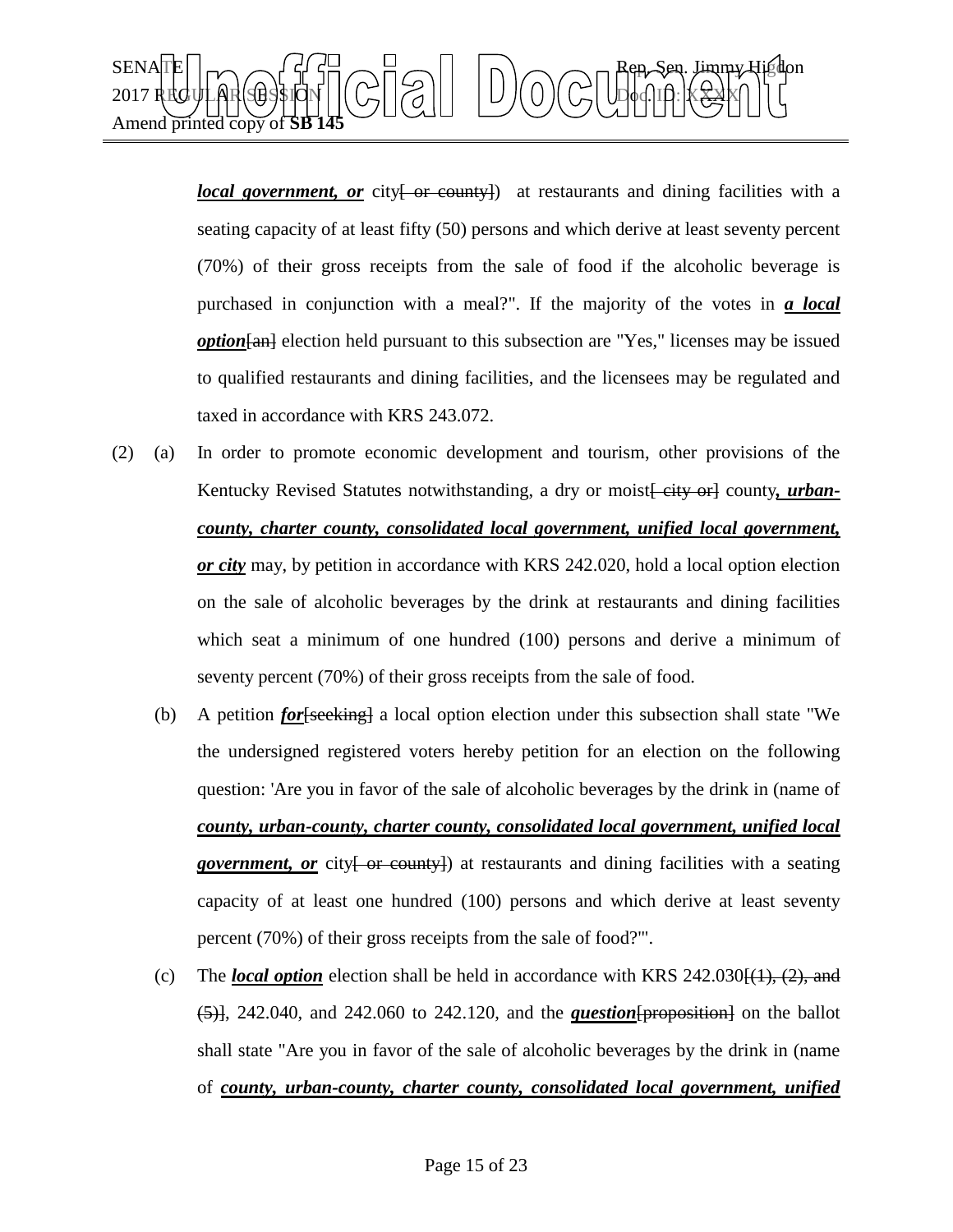

*local government, or* city <del>[ or county]</del> at restaurants and dining facilities with a seating capacity of at least one hundred (100) persons and which derive at least seventy percent (70%) of their gross receipts from the sale of food?". If the majority of the votes in *local option* [an] election held pursuant to this subsection are "Yes," licenses may be issued to qualified restaurants and dining facilities and the licensees may be regulated and taxed in accordance with KRS 243.072.

(3) A *petition for a* local option *election*[proposition] under subsection (1) of this section is a separate *petition for a local option election*[proposition than a local option proposition] held under subsection (2) of this section, so that a separate limited local option election is required for sales under each subsection. A territory may, by separate limited local option elections, simultaneously allow alcoholic beverage sales under subsections (1) and (2) of this section. A territory may also hold a limited local option election to allow alcoholic beverage sales under either subsection (1) or (2) of this section without authorizing alcoholic beverage sales under the other subsection.

Section 8. KRS 242.022 is amended to read as follows:

- (1) (a) To promote economic development and tourism in any dry or moist county*, urbancounty, charter county, consolidated local government, unified local government,* or city in which a state park is located, a local option election for the limited sales of alcoholic beverages by the drink may be held in a *county, urban-county, charter county, consolidated local government, unified local government, or city* or county] precinct where the state park's qualifying lodge or golf course is located, notwithstanding any other provision of the Kentucky Revised Statutes.
	- (b) A petition *for*[seeking] a local option election under this section shall state "We the undersigned registered voters hereby petition for an election under KRS 242.022 on the following question: 'Are you in favor of the sale of alcoholic beverages by the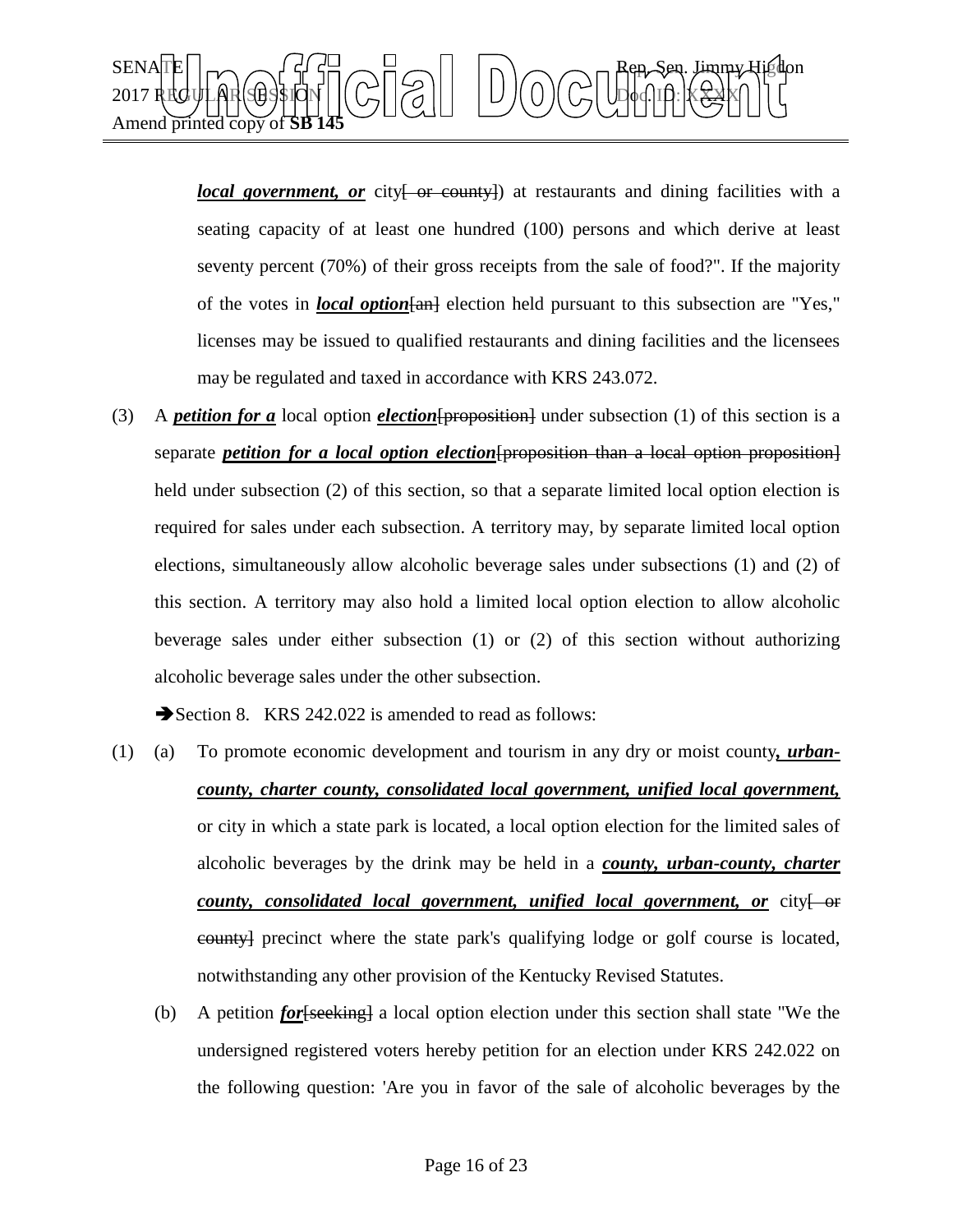

drink at the state park located in (name of precinct)?'".

- (2) A local option election for the limited sale of alcoholic beverages by the drink held under subsection (1) of this section shall be conducted in the same manner as specified in KRS 242.020*,*[;] 242.030*,*[(1), (2), and (5);] 242.040*,*[;] and 242.060 to 242.120. The form *for the local option question* [of the proposition] to be voted upon shall be "Are you in favor of the sale of alcoholic beverages by the drink at the state park located in the (name of precinct)?".
- (3) When a majority of the votes cast at *a local option*[an] election held under subsections (1) and (2) of this section are in favor of establishing moist territory, the entire state park shall become moist in the manner specified in KRS 242.200.

Section 9. KRS 242.125 is amended to read as follows:

- (1) A city shall not be deemed to be the "same territory" as that of a county within the meaning of KRS 242.030*(3)*[(5)]. A city shall have the right to determine its wet or dry status separate from a county's wet or dry status.
- (2) A dry or moist city may hold a local option election to take the sense of the city residents for establishing the city as a wet territory. If the majority of the votes are in favor of establishing the city as a wet territory, the whole city shall become wet territory by application of KRS 242.200.
- (3) Once a city votes under this section to become wet territory separate from the county, a countywide local option election establishing the county as dry or moist territory shall not cause the city to become dry or moist territory.
- (4) A wet city may hold a local option election to take the sense of the city residents for establishing the city as a dry or moist territory. If the majority of the votes are in favor of establishing the city as a dry or moist territory, the whole city shall become dry or moist territory by application of KRS 242.190.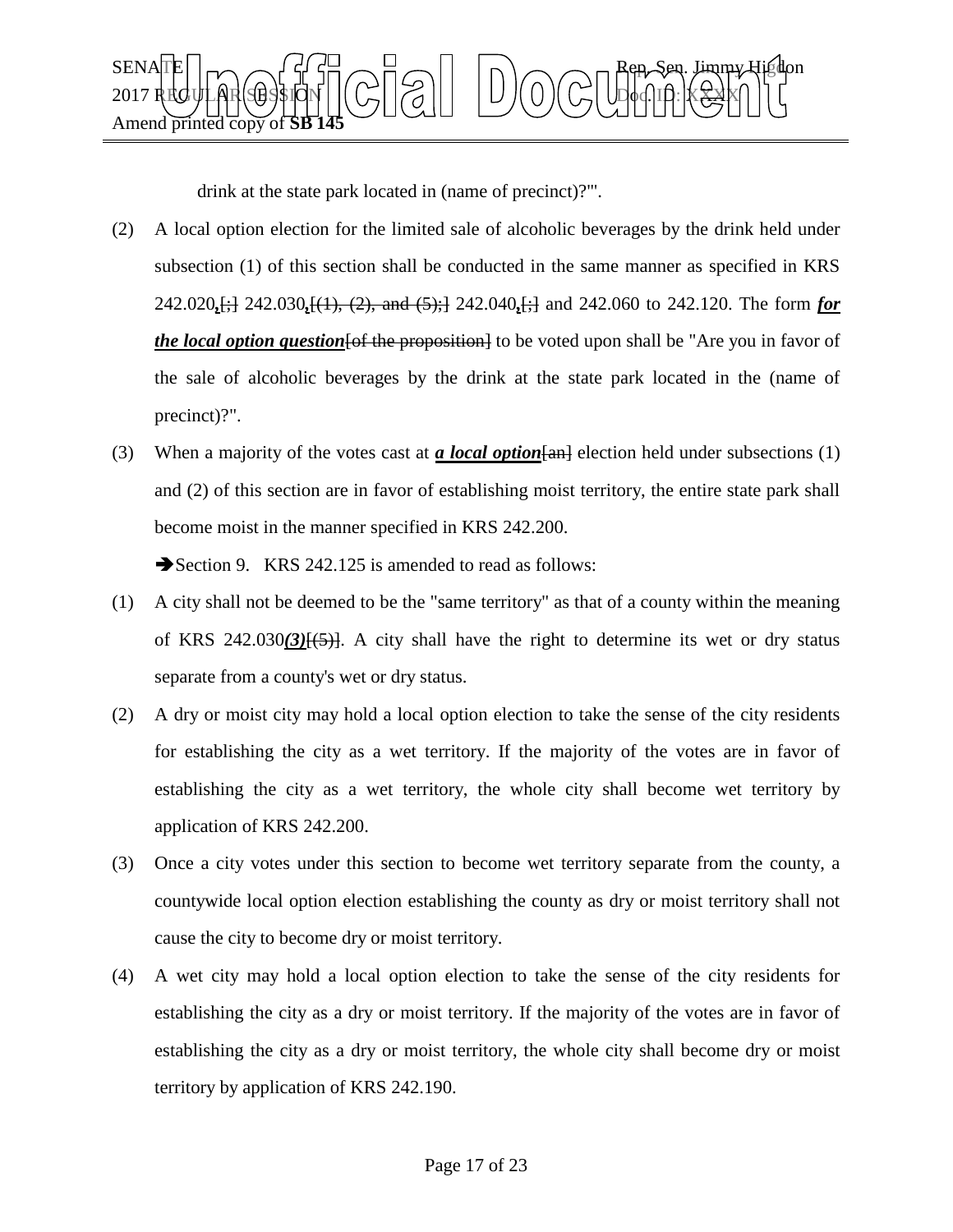

- (5) If a city votes to become wet territory, a precinct of the city may hold a later election in conformity with this chapter to take the sense of the city precinct residents for establishing the city precinct as a dry or moist territory. If the majority of the votes are in favor of establishing the city precinct as a dry or moist territory, the city precinct shall become dry or moist territory by application of KRS 242.190.
- (6) If a city precinct becomes dry or moist territory separate from a wet city, the city precinct may hold a later election in conformity with this chapter, to take the sense of the city precinct residents for reestablishing the city precinct as a wet territory. If the majority of the votes are in favor of reestablishing the city precinct as a wet territory, the city precinct shall become wet territory by application of KRS 242.200.
- (7) A dry or moist county containing a wet city may hold a local option election to take the sense of the county residents for establishing the county as a wet territory. If the majority of the votes are in favor of establishing the county as a wet territory, the whole county shall become wet territory by application of KRS 242.200.
- (8) A wet county containing a wet city by separate city election under this section may hold a local option election to take the sense of the county residents for establishing the county as a dry or moist territory. If the majority of the votes are in favor of establishing the county as a dry or moist territory, the county territory outside the wet city limits shall become dry or moist territory by application of KRS 242.190.
- (9) Residents of any city, including a separately wet city, are residents of the county, and shall therefore be permitted to sign any petitions for, and vote in, county local option elections under this section.
- (10) A petition seeking a local option election under this section shall state "We the undersigned registered voters hereby petition for an election on the following question: 'Are you in favor of the sale of alcoholic beverages in (name of county, city, or precinct)?".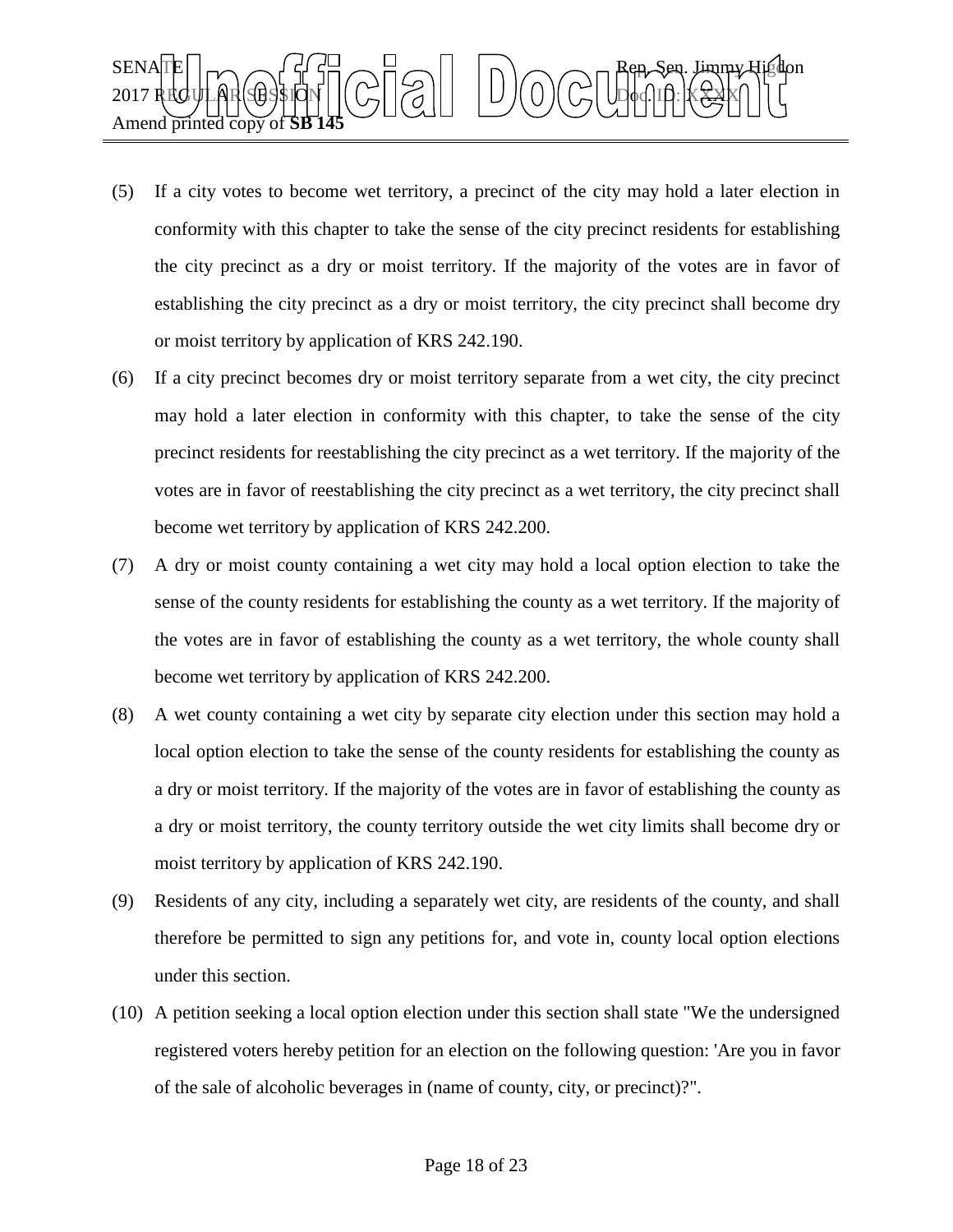

- (11) In any local option election under this section, the proposition to be voted upon shall state "Are you in favor of the sale of alcoholic beverages in (name of county, city, or city precinct)?".
- (12) The status of any moist territory approving limited alcoholic beverage sales through a previous election held under KRS 242.123, 242.124, 242.1242, and 242.1244, or any other limited local option election, shall not be affected by any outcome of any election held under this section. A territory's moist status may only be changed by a local option election on the original same moist election proposition.

Section 10. KRS 242.1292 is amended to read as follows:

- (1) The provisions of this section shall be applicable only in any city with a population equal to or greater than twenty thousand (20,000) based upon the most recent federal decennial census notwithstanding any other provisions of this chapter relating to the wet or moist status in any county, city, or territory which may be to the contrary.
- (2) In any city meeting the population requirements of subsection (1) of this section that is dry or moist in all or part of the city, and upon a determination that an economic hardship exists in one (1) or more of the voting precincts of the city in the manner prescribed in subsection (11) of this section, the governing body of the city shall by ordinance designate the precinct or precincts as a limited sale precinct or precincts and shall provide for an election to be held in the precinct or precincts to take the sense of the people of each precinct as to making that precinct wet territory. A petition seeking a local option election under this section shall state "We the undersigned registered voters hereby petition for an election on the following question: 'Are you in favor of the sale of alcoholic beverages in (official name of precinct)?'".
- (3) The election shall be held in the precinct or precincts in the manner prescribed in this chapter. The election shall not be deemed to be an election in the "same territory" within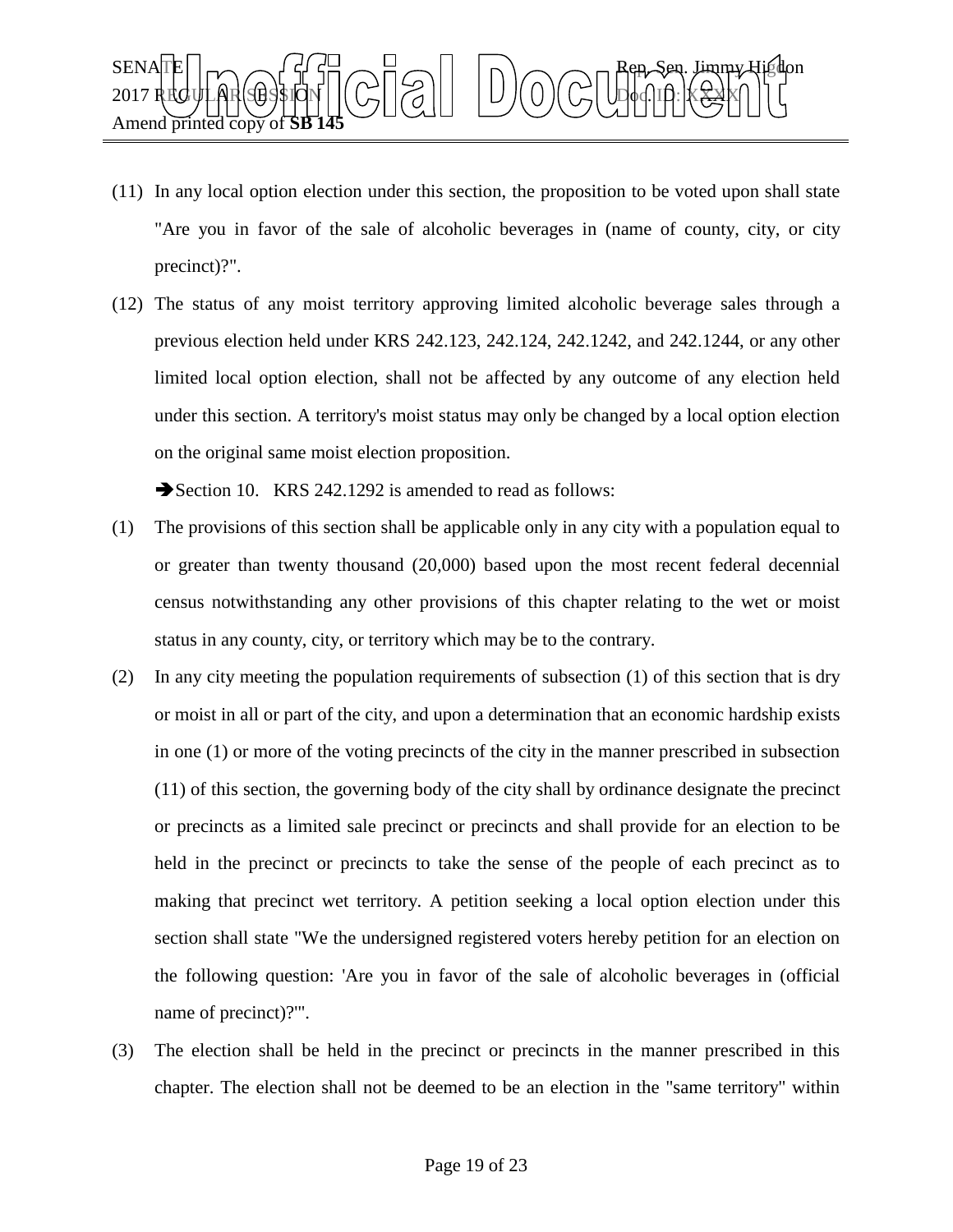

the meaning of subsection  $(3)$ <del>[ $(5)$ ]</del> of KRS 242.030.

- (4) The question shall be presented to the voters in conformance with the requirements of KRS 242.050 except that the form of the proposition shall be, "Are you in favor of the sale of alcoholic beverages in (official name and designation of precinct)?".
- (5) If a majority of the votes cast in any limited sale precinct in which an election is held under this section are in favor of the sale of alcoholic beverages in that precinct, the governing body of the city shall by ordinance create or provide for the office of city alcoholic beverage control administrator.
- (6) The governing body of the city shall adopt the comprehensive regulatory ordinance covering the licensing and operation of establishments for the sale of alcoholic beverages, including, but not limited to, distilled spirits and malt beverages, within a limited sale precinct as set forth in this section. In relation to the ordinances established by a city meeting the population requirements of subsection (1) of this section under this subsection and subsection (7) of this section, review by the board, if any, shall be limited to a determination that the ordinances do not exceed the limits established for sale by statute, or administrative regulations promulgated by the board under those statutes. In its discretion the governing body shall provide without review by the board that:
	- (a) Only three (3) licenses permitting the package sale at retail of alcoholic beverages shall be granted within the territorial limits of any limited sale precinct.
	- (b) Only four (4) licenses to sell alcoholic beverages by the drink for consumption on the premises by the general public shall be granted in any one (1) limited sale precinct. One (1) license in each limited sale precinct may be reserved for any newly established hotel, motel, or inn containing not less than fifty (50) sleeping units and having dining facilities for not less than one hundred (100) persons. The remaining three (3) licenses may be granted to a hotel, motel, or inn meeting the aforestated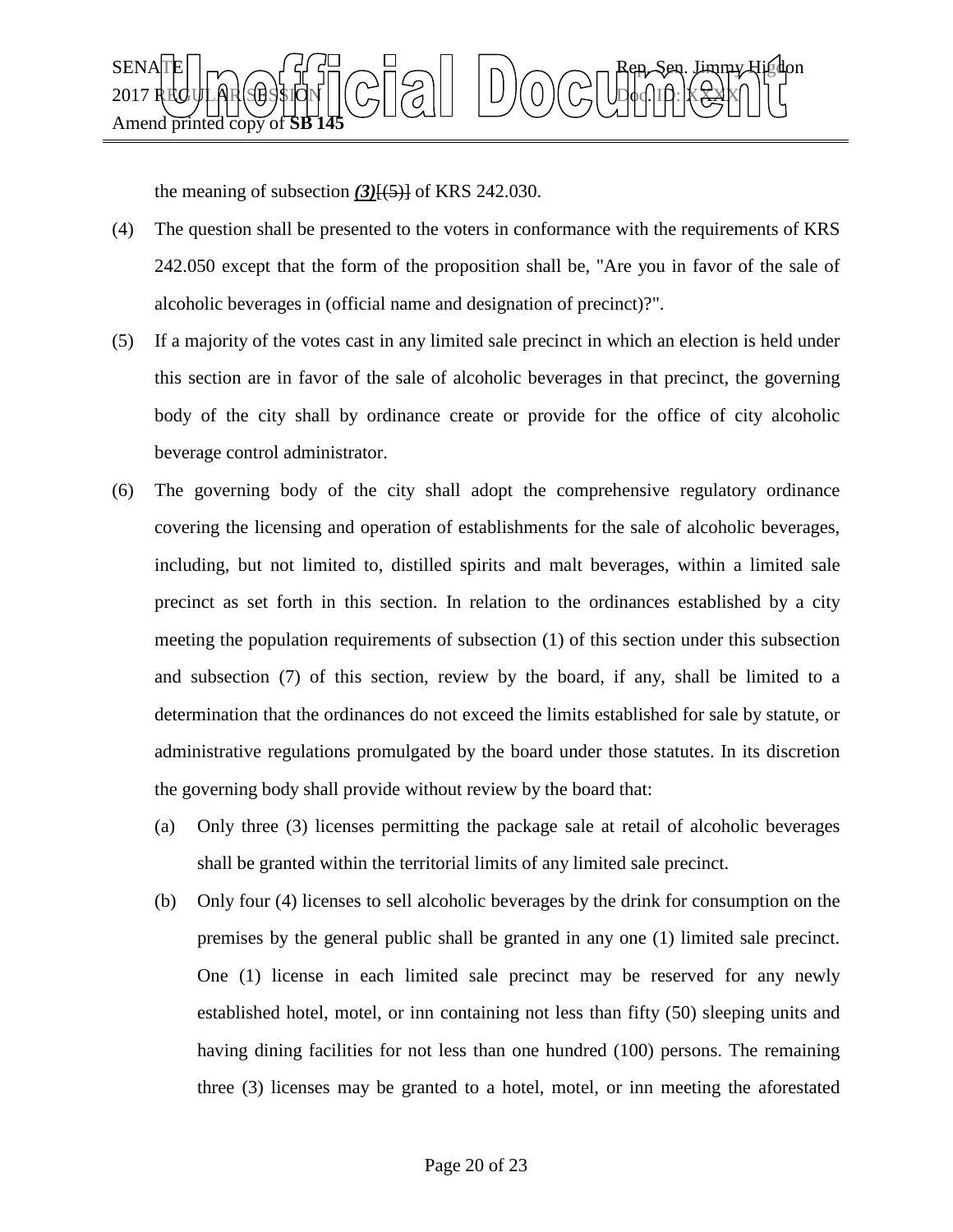

requirements or to bona fide restaurants open to the general public having dining facilities for not less than one hundred (100) persons. Additional licenses to sell alcoholic beverages by the drink for consumption on the premises may be granted to social membership clubs established and maintained for the benefit of members of bona fide fraternal or veterans organizations.

- (7) The governing body of the city may also incorporate in the regulatory ordinance any other reasonable rules and regulations as it deems, necessary or desirable for the proper administration and enforcement of this section, for the maintenance of public order in a limited sale precinct, and for the issuance of any licenses permitted by KRS 243.070.
- (8) Notwithstanding any limitations imposed on the city's taxing or licensing power by KRS 243.070, once any limited sale precinct has been established as wet territory, the governing body of the city may impose a regulatory license fee upon the gross receipts of each establishment located therein and licensed to sell alcoholic beverages. The regulatory license fee may be levied at the beginning of each city budget period at the percentage rate as shall be reasonably estimated to fully reimburse the city for the estimated costs of any additional policing, regulatory, or administrative expenses related to the sale of alcoholic beverages in the city. The regulatory license fee shall be in addition to any other taxes, fees, or licenses permitted by law, but a credit against the fee shall be allowed in an amount equal to any licenses or fees imposed by the city pursuant to KRS 243.070.
- (9) Subject to the limitation imposed by subsection (3) of this section, no provision contained in this section providing for the establishment of a limited sale precinct shall preclude or abridge the right of the constitutionally qualified voters of the precinct to petition for a subsequent election on the same question.
- (10) If an election is held pursuant to other provisions of KRS Chapter 242 in the city or the county in which a limited sale precinct is located for the purpose of taking the sense of the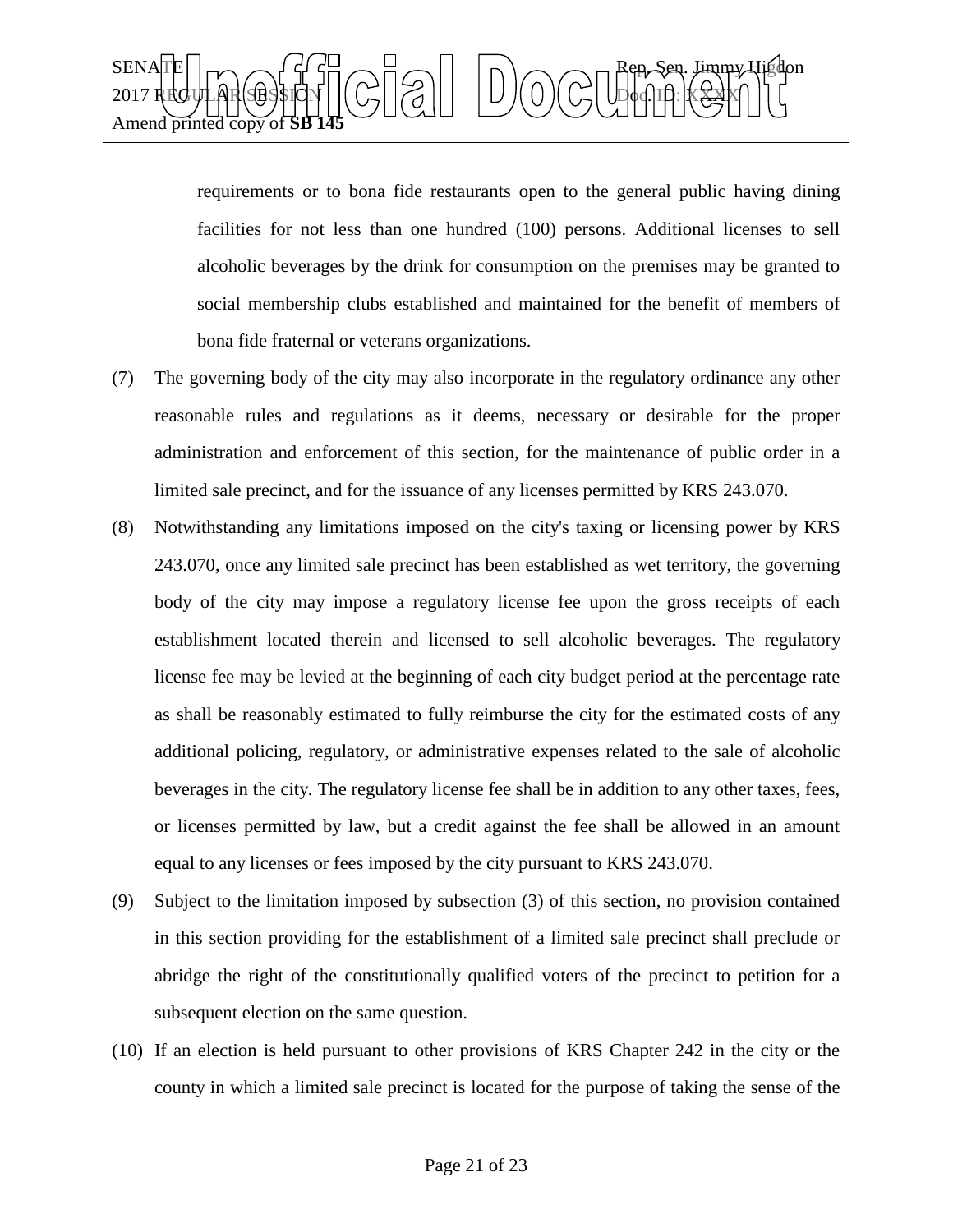

voters upon the question of the entire city or the entire county becoming dry, wet, or moist, the status of that question in a limited sale precinct shall be determined in the following manner:

- (a) The status of a limited sale precinct shall not be affected by any election for the entire city or the entire county if the limited sale precinct was established less than five (5) years prior to the date of the proposed election for the entire city or the entire county and if so the voters of any limited sale precinct shall not vote in the election.
- (b) If the limited sale precinct was established more than five (5) years prior to the date of the proposed election for the entire city or the entire county, the voters within each limited sale precinct shall be presented with the question, "Are you in favor of continuing the sale of alcoholic beverages in (official name and designation of precinct) as a limited sale precinct?". No other question shall be presented to the voters of any limited sale precinct.
- (c) The votes of each limited sale precinct shall be counted separately, and, if a majority of the votes cast in the limited sale precinct are in favor of continuing the sale of alcoholic beverages therein as a limited sale precinct, then the status shall continue within the precinct, except that if the city or the county in which the limited sale precinct is located votes wet in the remainder of the city or the county, the limited sale precinct status of any precinct may be terminated by the governing body of the city or the county and thereafter the status of the precinct shall be the same as that in effect for the remainder of the city or the county.
- (11) Any precinct located entirely within any city meeting the population requirements of subsection (1) of this section that is dry in all or part of the city shall be designated as a limited sale precinct by the governing body of the city if:
	- (a) The governing body determines to its satisfaction that the general trade, business, and